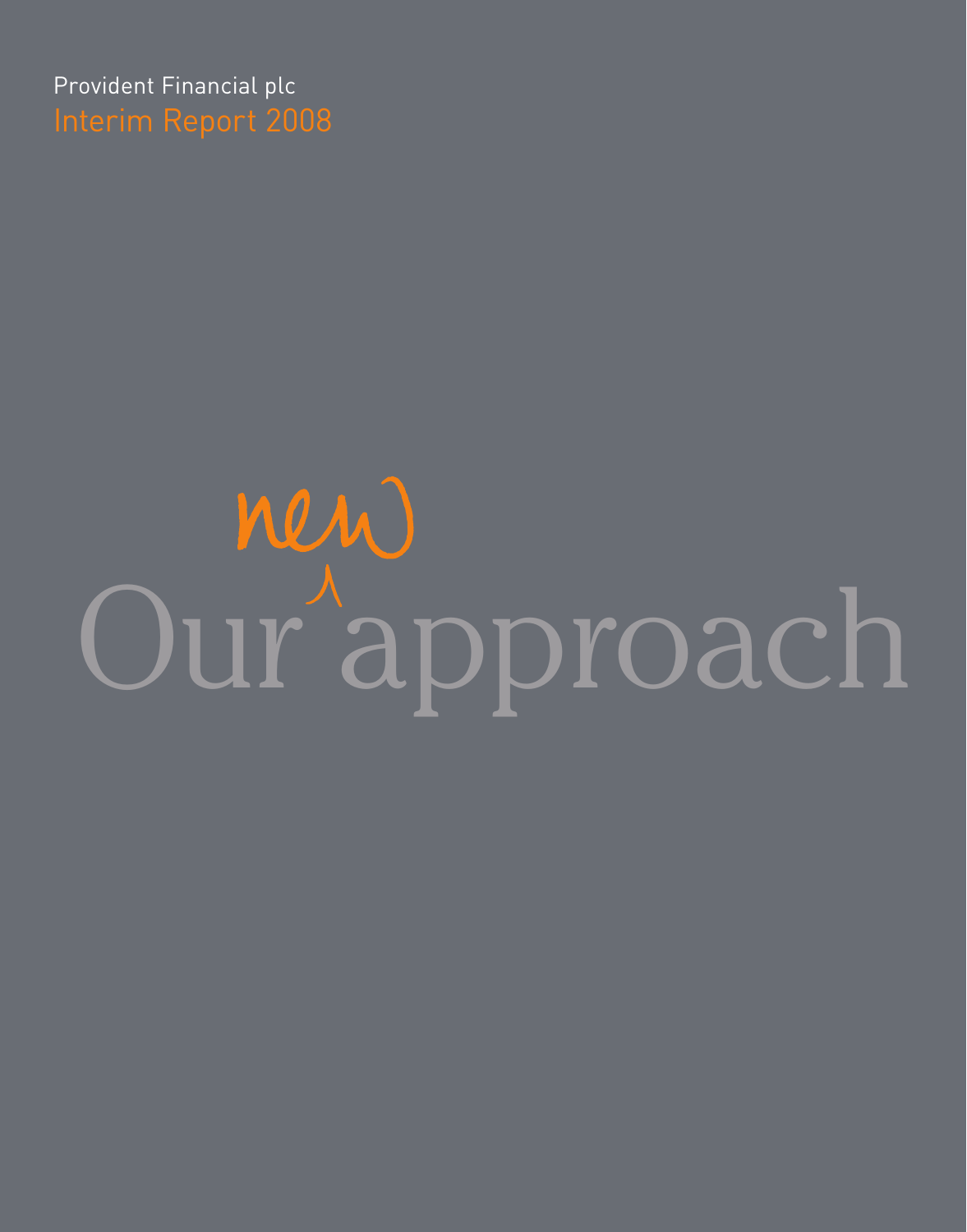#### Contents

- 01 Interim management report
- 06 Condensed consolidated interim financial information
- 10 Notes to the condensed consolidated interim financial information
- 23 Statement of directors' responsibilities
- 24 Auditors' review report
- 25 Information for shareholders

Customer numbers 1

2.0m

continuing operations

£51.3m

Earnings per share (EPS) from continuing operations



Interim dividend per share 25.4p

<sup>1</sup> Consumer Credit Division and Vanquis Bank  $^{2}$  Growth rate based on adjusted EPS (see note 7 on pages 16 and 17)

# Group

- Profit before tax from continuing operations up strongly by 34.3% to £51.3m (2007: £38.2m)
- Adjusted EPS up 27.6% to 28.2p (2007: 22.1p)
- Headroom on committed funding facilities of over £380m, with no scheduled maturities until March 2010

#### Consumer Credit Division

- Continued growth in customer numbers, up by 7.0% from June 2007
- Stable impairment levels throughout the first half of 2008
- Real Personal Finance market test progressing well
- Divisional profit before tax up 6.8% to £50.2m (2007: £47.0m)
- Roll-out of Focus, the new core processing system, and the new agent commission system ahead of plan

#### Vanquis Bank

- Profit before tax of £3.0m in the first half of 2008, compared to a loss before tax of £4.2m in the first half of 2007
- Stable impairment levels throughout the first half of 2008
- Average net receivables up 50.3% from June 2007 reflecting 29.4% growth in customer numbers
- Underwriting and credit line increase criteria tightened four times in the last twelve months
- Move to expanded call centre facility on track for completion in late summer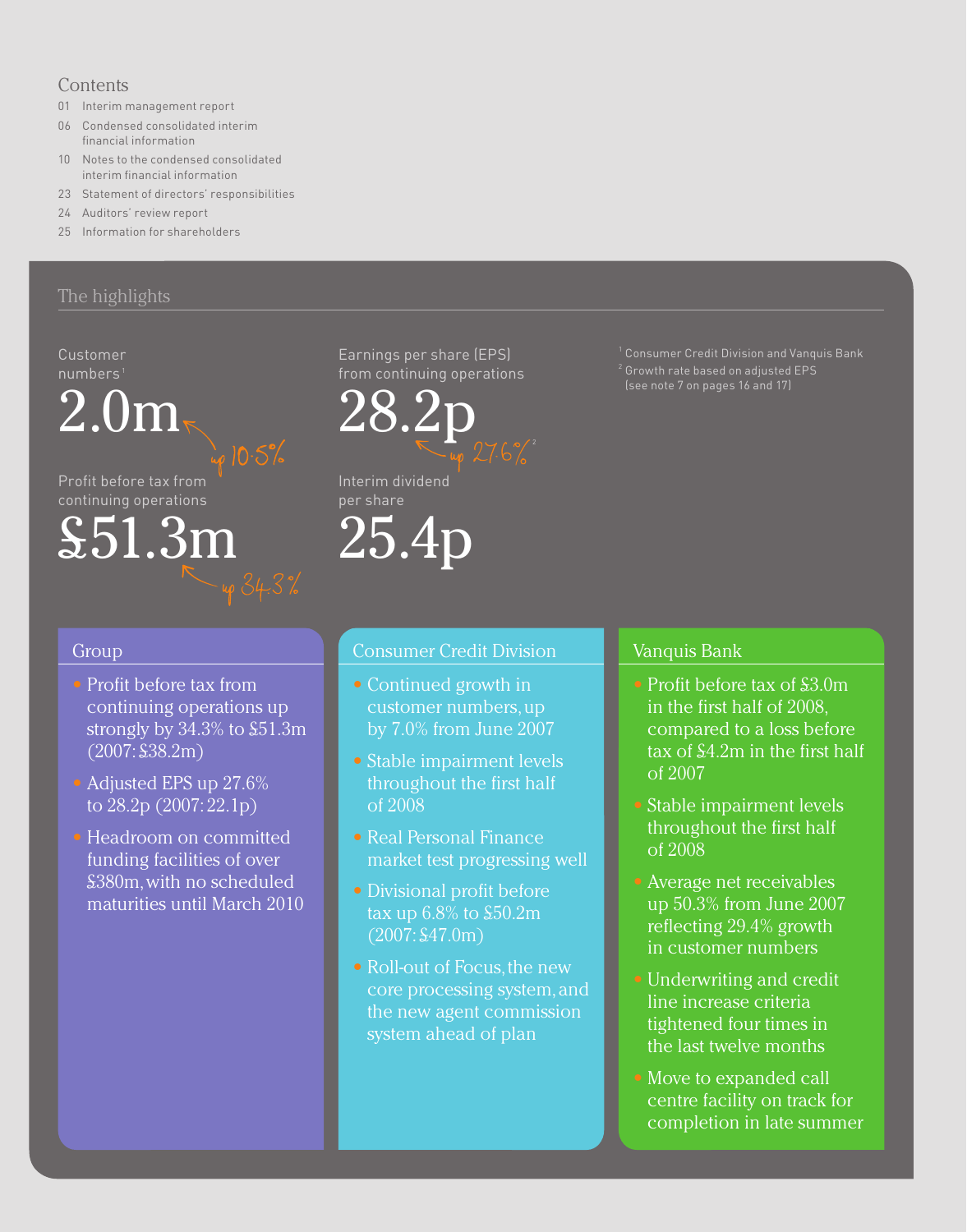# high quality<br>Growth in customer numbers and profits



 John van Kuffeler, Chairman

#### GROUP RESULTS

The group has delivered strong results for the first half of 2008. Growth in both customer numbers and in profits has been achieved whilst maintaining a stable arrears profile and adopting an increasingly cautious approach to the granting of new credit to customers, who are experiencing ongoing pressure on their incomes from the rise in food, fuel and utility bills.

Profit before tax from continuing operations was up 34.3% to £51.3m (2007: £38.2m) and adjusted earnings per share was up 27.6% to 28.2p (2007: 22.1p).

The group's funding and liquidity positions remain strong, with its balance sheet showing modest gearing in comparison to its bank covenants and a significant surplus of regulatory capital. Undrawn committed bank facilities of over £380m, with no scheduled maturities until March 2010, are ample for the group to execute in full its internal growth plans.

The interim dividend is maintained at 25.4p per share (2007: 25.4p) reflecting the company's

policy set out at the time of the demerger to at least maintain a full year payment of 63.5p per share whilst moving to a target payout ratio of 80% of post-tax profit in the medium term.

#### MARKET CONDITIONS

The pressure from price inflation on UK households with below average incomes, which has been present for over two years, has continued during 2008 and remains the most important influence on lending decisions. The level of indebtedness amongst the nonstandard consumers served by the group's businesses remains relatively low because they have limited access to other forms of credit and the vast majority do not have mortgages. Consequently, the impact of interest rate rises on customers' disposable incomes is limited. The modest rise in UK unemployment in recent months had no discernible impact on the group's customer base during the first half of the year. However, inflationary pressures and the outlook for unemployment have had a strong influence on the cautious stance taken by management over the past year in extending new credit to customers.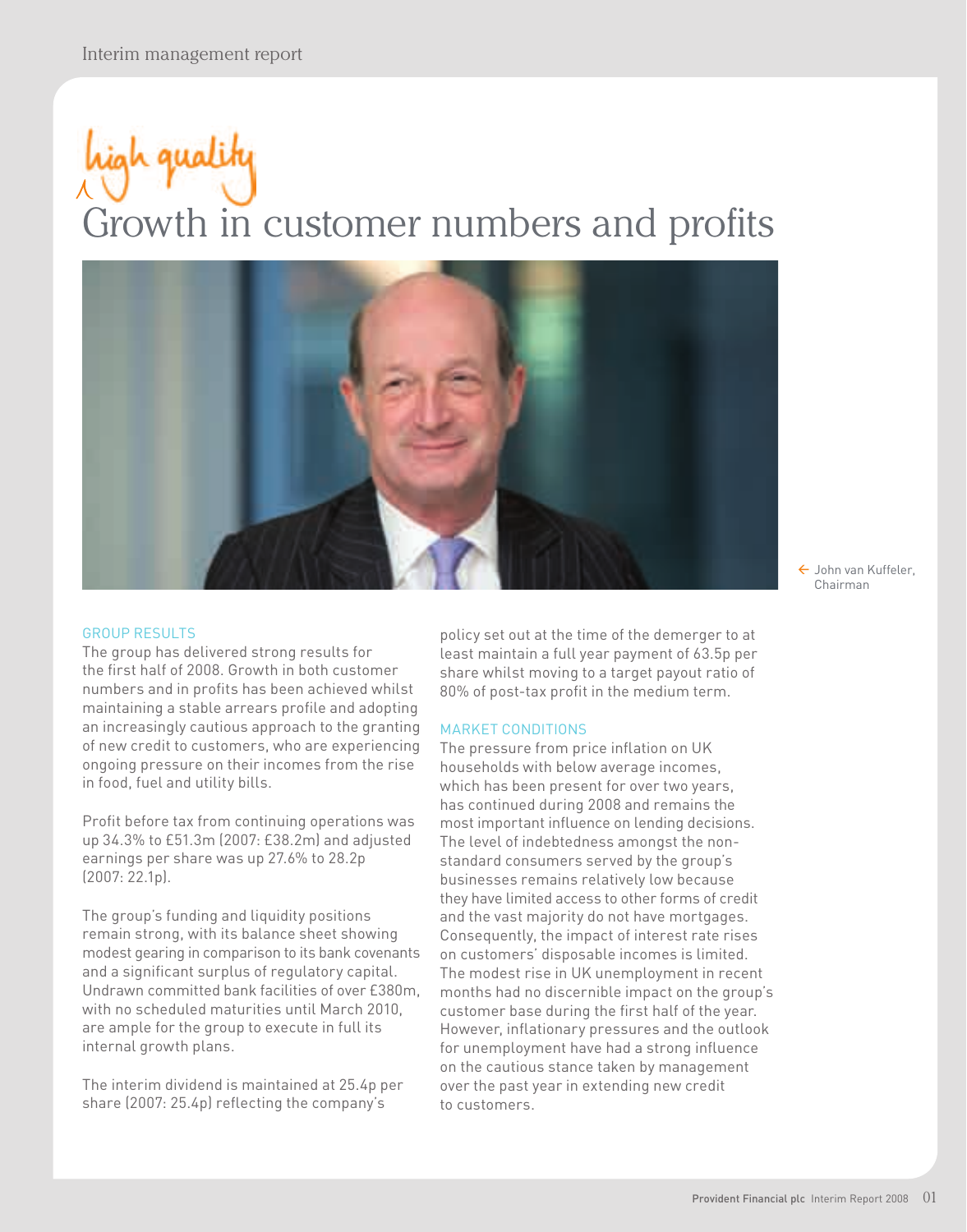Mainstream credit providers continue to tighten their lending criteria reflecting the prospects of a worsening economic environment and, in some cases, to manage their own liquidity constraints. The past year has also seen a number of nearprime and non-standard unsecured lenders and credit card issuers heavily constrain their lending or withdraw from the market. These are favourable market conditions for Provident Financial which,

when combined with the effectiveness of the group's marketing strategies and its strong capital base, is resulting in a significant increase in the flow of applications for the group's credit products. However, volumes of new business written have been consistently moderated by management through greater selectivity and tighter underwriting, which has demonstrably benefited the arrears profile in both of the group's main businesses.

Six months ended 30 June

ùp 34:3%<br>on last year

#### Profit before tax from continuing operations

|                                 |  | 2008<br>£m | 2007  | Change |
|---------------------------------|--|------------|-------|--------|
|                                 |  |            | £m    | £m     |
| <b>Consumer Credit Division</b> |  | 50.2       | 47.0  | 3.2    |
| Vanquis Bank                    |  | 3.0        | (4.2) | 7.2    |
| Yes Car Credit                  |  | (1.0)      | (1.2) | 0.2    |
|                                 |  | 52.2       | 41.6  | 10.6   |
| Central:                        |  |            |       |        |
| - costs                         |  | [2.7]      | (4.5) | 1.8    |
| - interest receivable           |  | 1.8        | 1.1   | 0.7    |
| Total central                   |  | [0.9]      | (3.4) | 2.5    |
| Total continuing operations     |  | 51.3       | 38.2  | 13.1   |
|                                 |  |            |       |        |

#### CONSUMER CREDIT DIVISION

The Home Credit business has seen continued growth in customer numbers for two years. A significant element of this growth has resulted from the investment in marketing through new channels such as the internet and direct mail over this period, although favourable market conditions have also led to additional growth in the level of customer applications more recently. Customer numbers grew by 7.0% over the 12 months to the end of June 2008. The growth in the number of good quality, re-servable customers during the second half of 2007, together with the new customer growth during the first half of the current year have combined to produce revenue and receivables growth of 11.0% and 9.4% respectively.

Growth in customer numbers is being deliberately moderated in order to reinforce credit quality and ensure that there is an appropriate balance between sales growth and the collections capacity of the agent force. Agents are taking a cautious approach in assessing affordability in the light of the adverse impact of price inflation on customers' disposable incomes, supported by the credit application and behavioural scoring systems in

which the business has invested over the last two years. A good collections performance throughout the first half of the year produced an annualised impairment charge of 30.4% of revenue, an improvement over the same period last year.

The roll-out of the new core accounting and processing system, known as Focus, is progressing ahead of plan and is currently implemented across approximately 80% of the branch network. Focus provides the platform for a series of business improvement initiatives, including the new commission scheme for agents, which is also now being rolled out following the successful conclusion of the field trials in May.

The market test of Real Personal Finance continues to perform well, with around twothirds of its customers having had a previous relationship with the Home Credit business. Early business metrics, including credit quality, are encouraging. Real Personal Finance is currently operating in 50 locations. A decision on the pace and scale of a national roll-out is to be taken during the third quarter of the year and is likely to commence in early 2009.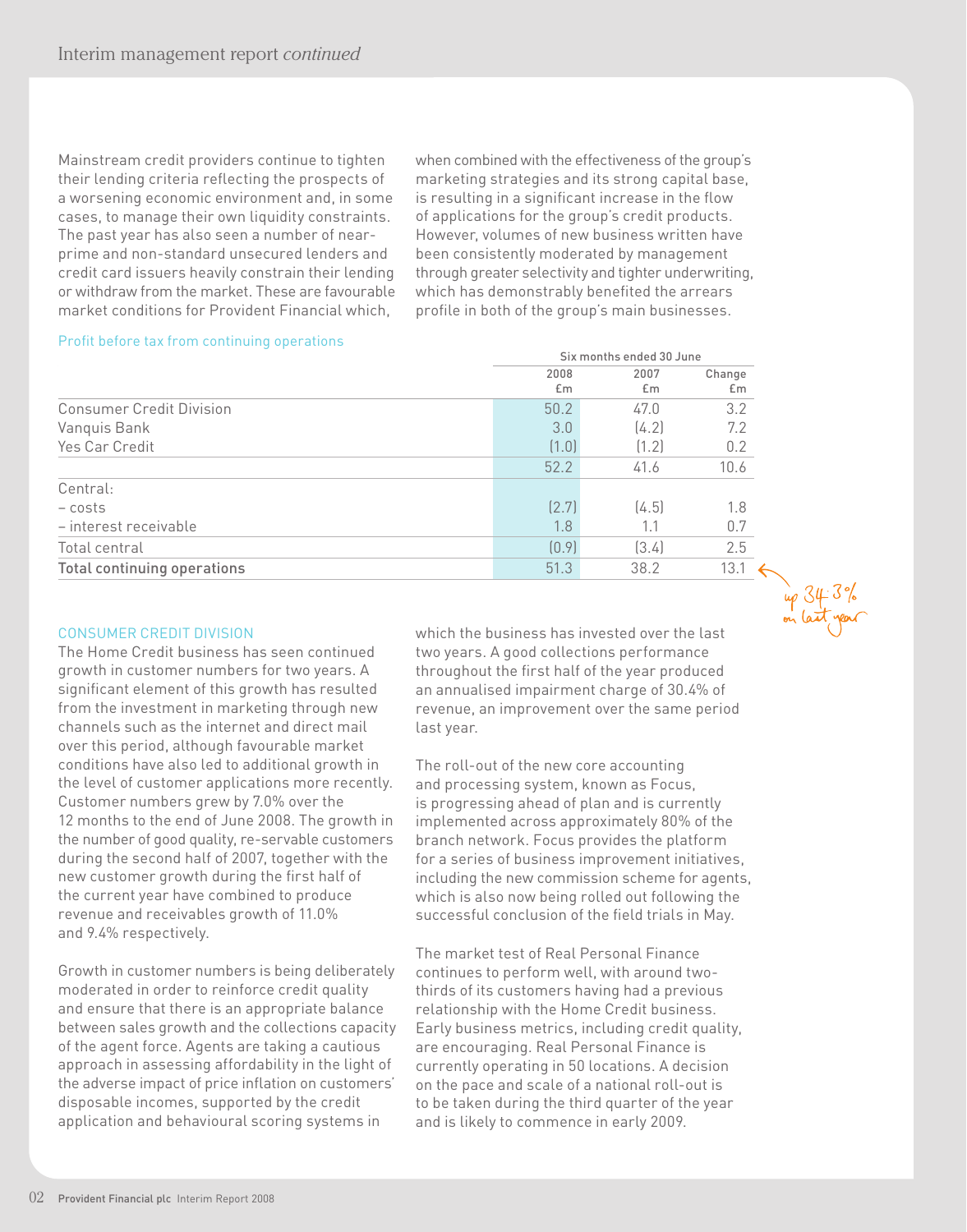Costs rose by 11.5% compared to the prior year, marginally ahead of revenue growth. This represents higher agents' commission and field staff costs due to a strong collections and business performance, together with planned costs associated with the new Focus platform and the market test of Real Personal Finance.

The Consumer Credit Division generated profit before tax of £50.2m in the first half of 2008, up 6.8% on 2007.

#### Consumer Credit Division income statement

|                                               | Six months ended 30 June |         |        |  |
|-----------------------------------------------|--------------------------|---------|--------|--|
|                                               | 2008                     | 2007    | Change |  |
|                                               | Em                       | Em      | $\%$   |  |
| Customer numbers ('000)                       | 1,661                    | 1.553   | 7.0    |  |
| record number<br>Average customer receivables | 689.5                    | 630.0   | 9.4    |  |
| Customers<br>Revenue                          | 324.0                    | 292.0   | 11.0   |  |
| Impairment                                    | (121.2)                  | (107.4) | (12.8) |  |
| Revenue less impairment                       | 202.8                    | 184.6   | 9.9    |  |
| Impairment % revenue*                         | 30.4%                    | 31.0%   |        |  |
| Costs                                         | (134.3)                  | (120.4) | (11.5) |  |
| Interest                                      | (18.3)                   | (17.2)  | (6.4)  |  |
| Profit before tax                             | 50.2                     | 47.0    | 6.8    |  |

\* Impairment as a proportion of revenue for the 12 months ended 30 June.

#### VANQUIS BANK

Vanquis Bank is experiencing an increasingly strong flow of applications from both the internet and direct mail channels. Customer numbers stood at 374,000 at the end of June, up from 316,000 since the year end and showing year-on-year growth of 29.4%. Average net receivables over the six months to June 2008 were £162.0m, up by 50.3% from June 2007, representing both the growth in customer numbers and credit line increases to existing customers who have established a sound payment history. The growth in receivables, together with the re-pricing of the book early in 2007 and ongoing measures to increase the yield on the book, produced revenue growth of 54.3%.

Vanquis Bank is delivering strong growth whilst, at the same time, adopting an increasingly cautious approach to both accepting new business and increasing existing customers' credit lines. Credit criteria have been tightened on four occasions since last summer. Over 70% of new card applications are being declined, and the granting of credit line increases to customers has become significantly more selective. As a result, the credit quality and the arrears profile have improved compared with 12 months ago

and have been very stable through the first half of 2008. Annualised impairment as a percentage of revenue reduced to 36.8%, compared with 50.1% a year ago and 39.7% at the end of 2007. At this level, it is in line with the planned on-going level for the business and provides the confidence to pursue growth of the right quality in what has become an underserved market.

Successful partnerships are being developed with several mainstream card issuers, whose declined internet applications are offered a link to Vanquis Bank's own website. There are also active discussions taking place with a number of other major card issuers to explore similar arrangements. In due course, it is likely that these relationships will become an important source of profitable new business.

The transition to new premises for Vanquis Bank's call centre in Chatham is progressing well. The new facility will provide the capability to serve up to 750,000 accounts when fully staffed. At the same time, the business is taking the opportunity to upgrade its IT capability to accommodate future growth. These infrastructure changes will be completed later this summer.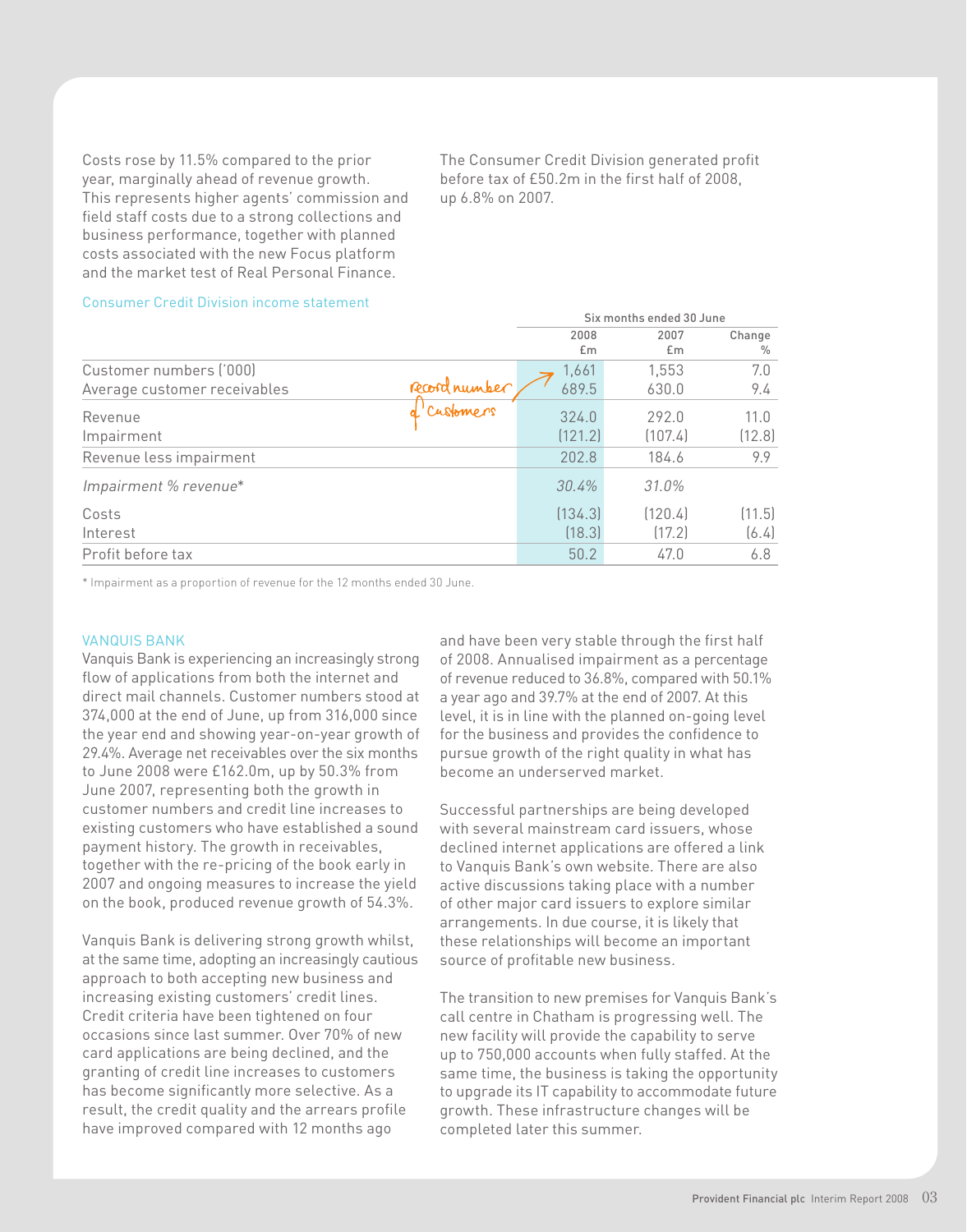Costs increased by 15.7%, significantly less than revenue growth as the business continues to benefit from further increases in scale. Costs in the second half of the year will reflect the move to the new Chatham facility, but the increase will continue to trail revenue growth.

Profit before tax in the first half of 2008 was £3.0m, compared to a loss before tax of £4.2m in the first half of 2007.

Six months ended 30 June

#### Vanquis Bank income statement

|                              | 2008<br>Em | 2007<br>£m | Change<br>$\frac{0}{0}$ |
|------------------------------|------------|------------|-------------------------|
| Customer numbers ('000)      | 374        | 289        | 29.4                    |
| Average customer receivables | 162.0      | 107.8      | 50.3                    |
| Revenue                      | 42.9       | 27.8       | 54.3                    |
| Impairment                   | (16.5)     | (12.8)     | (28.9)                  |
| Revenue less impairment      | 26.4       | 15.0       | 76.0                    |
| Impairment % revenue*        | 36.8%      | 50.1%      |                         |
| up £7.2m<br>Costs            | (19.2)     | (16.6)     | (15.7)                  |
| Interest                     | (4.2)      | (2.6)      | (61.5)                  |
| Profit/(loss) before tax     | 3.0        | (4.2)      | n/a                     |
|                              |            |            |                         |

\* Impairment as a proportion of revenue for the 12 months ended 30 June.

#### YES CAR CREDIT

The collect-out of the Yes Car Credit receivables continues to progress well. At the half-year the receivables book stands at £16.3m, down from £33.3m at the end of 2007. The business incurred a loss before tax of £1.0m in the first half of 2008 (2007: loss of £1.2m) and, as previously indicated, the full year loss in 2008 is expected to be in the region of £3.0m. A similar loss is expected in 2009 with full collect-out of the receivables book and the closure of the collections operation expected towards the end of that year.

#### CENTRAL COSTS

Central costs in the first half of the year were £1.8m lower than in 2007 as expected following the demerger of International Personal Finance plc. Central interest receivable was £1.8m (2007: £1.1m), in part reflecting the surplus capital currently held by the group. Overall total central costs, after central interest receivable, were £0.9m (2007: £3.4m).

#### TAXATION

The tax rate for the first half of 2008 of 28.5% (2007: 30.1%) is the estimated tax rate for the 2008 financial year and is consistent with the UK corporation tax rate which reduced to 28% in April 2008.

#### BALANCE SHEET

Net assets as at 30 June 2008 were £280.3m. The level of gearing (calculated to exclude the pension scheme asset and the fair value of derivatives, as required under our funding facilities) stood at 2.9 times, compared to the relevant borrowings covenant of 6.0 times. The reported level of capital adequacy stood at 457% of the Pillar I requirement, comfortably in excess of the Interim Internal Capital Guidance set by the FSA.

#### FUNDING AND CAPITAL

The group remains strongly funded with around £70m of excess equity capital against its target capital structure and over £380m of undrawn committed debt facilities. There are no scheduled maturities until March 2010 and the group is therefore able to execute in full its internal plans, as well as being able to capitalise on current favourable market conditions.

#### SUMMARY AND OUTLOOK

Our decision to be increasingly cautious in our approach to granting new credit over the last 12 months has resulted in the group's businesses delivering high-quality customer and profit growth. The group's strong funding position leaves it well placed to continue doing so through the second half of 2008.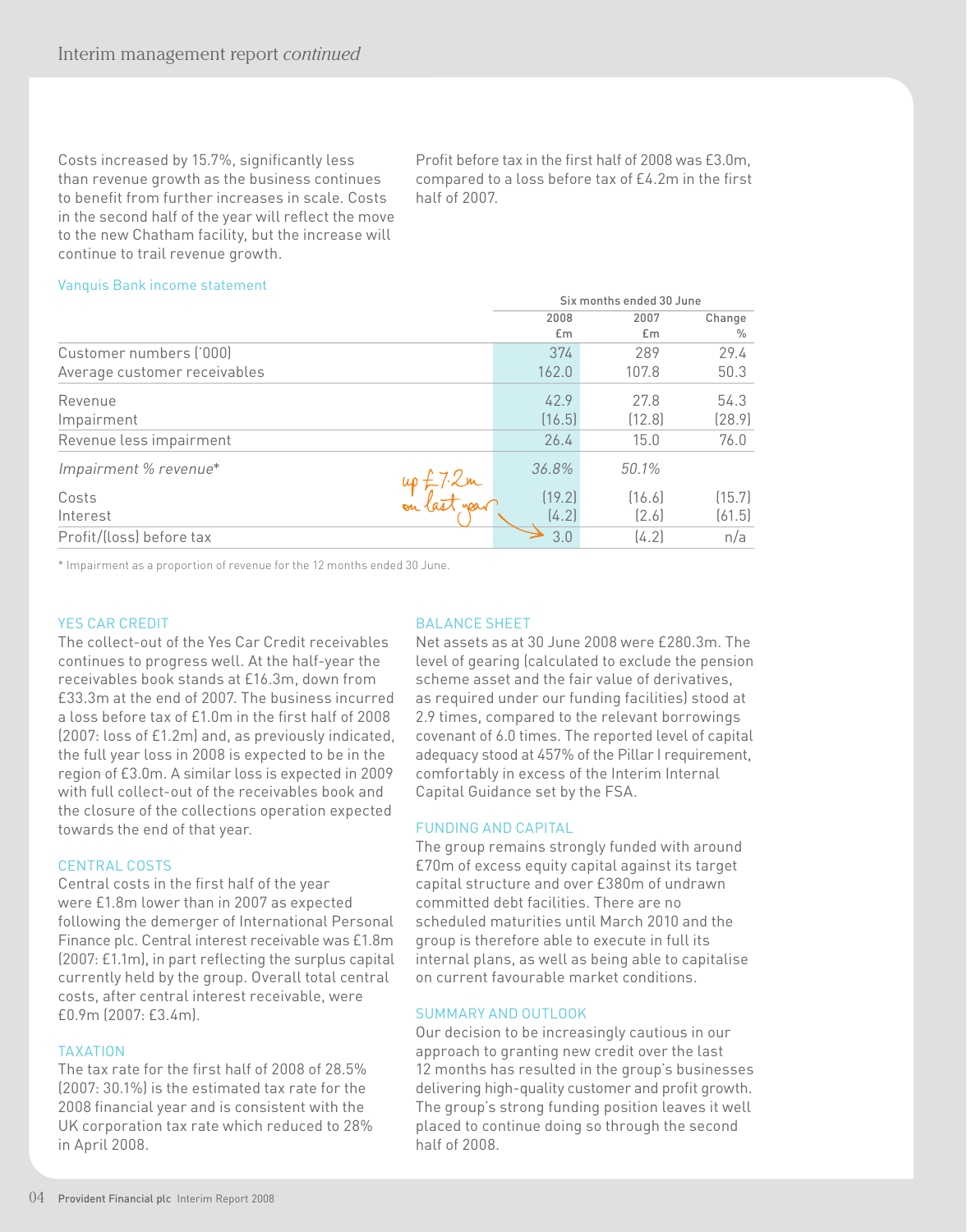#### PRINCIPAL RISKS AND UNCERTAINTIES

A full assessment of the principal risks and uncertainties facing the group, together with the controls and processes which are in place to monitor and mitigate those risks where possible, are set out on pages 48 to 51 and 73 to 75 of the 2007 Annual Report and Financial Statements, which is available on the company's website, www.providentfinancial.com. The principal risks and uncertainties for the remaining six months of the financial year are discussed below.

#### Credit risk

The current external economic conditions of rising food, fuel and utility prices may create pressure on customers' disposable incomes. In addition, there is the risk of rising unemployment in the UK. These conditions present the risk of increased impairment charges for lenders throughout the financial services sector. The group's two primary businesses, Home Credit and Vanquis Bank, are well placed to manage impairment through challenging economic conditions and mitigate the potential risk.

#### Operational risk

The Consumer Credit Division is in the process of a significant change programme which in 2008 includes rolling out its new core accounts processing system, Focus, and introducing a new commission scheme for agents. As with all projects of this nature, there is a potential risk that there is an adverse effect on business processes or trading performance. The risk has been mitigated by assigning responsibility to a formal project committee, applying a rigorous testing programme in a small number of locations prior to evaluating the project and then adopting a phased roll-out process to minimise potential disruption. To date, the roll-out of the Focus field system and the introduction of the new commission scheme are progressing well.

#### RELATED PARTY TRANSACTIONS

There have been no changes in the nature of related party transactions as described in note 31 to the 2007 Annual Report and Financial Statements and there have been no new related party transactions which have had a material effect on the financial position or performance of the group in the six months ended 30 June 3008.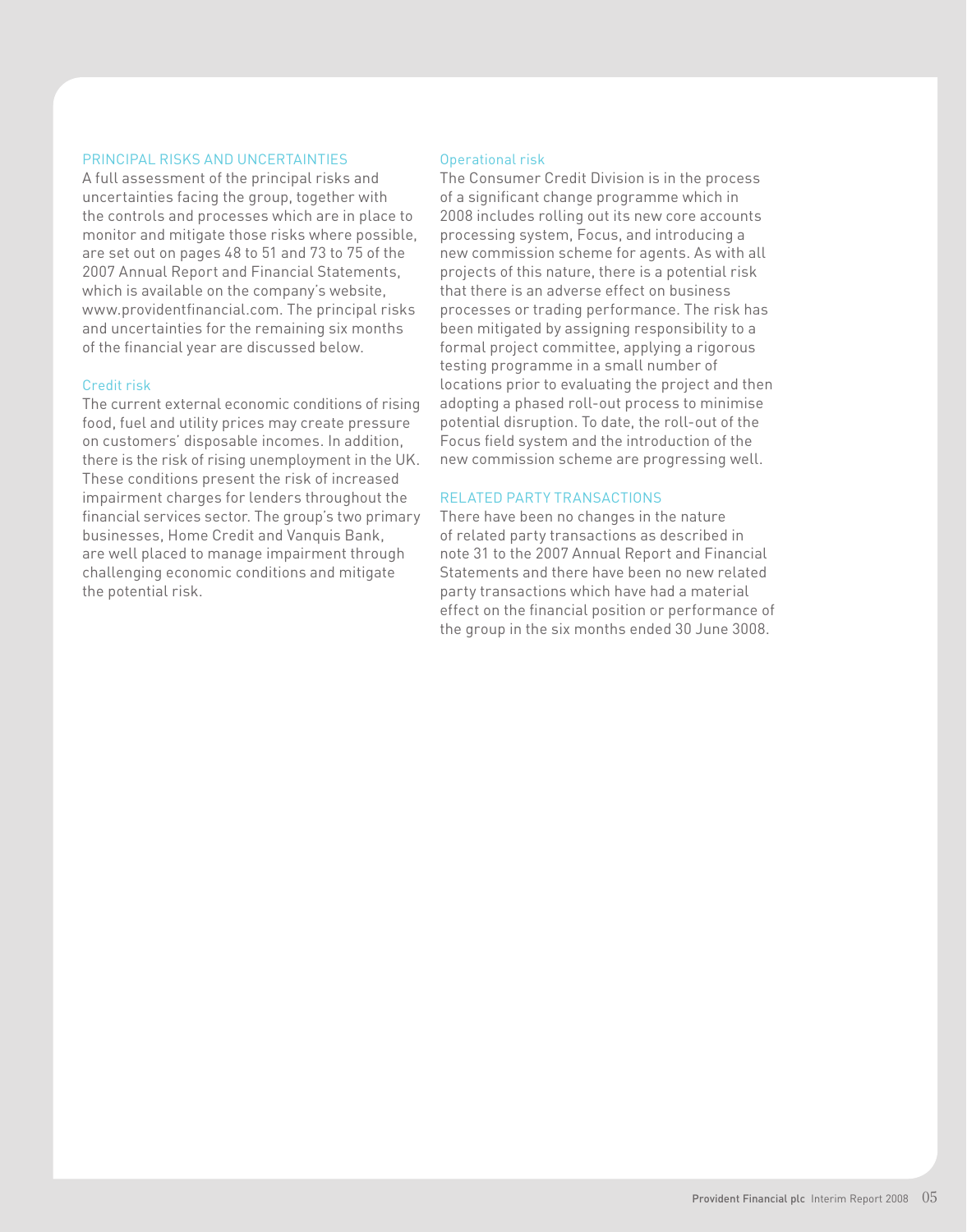# Consolidated income statement

|                                                                   |              | Six months ended 30 June |         |
|-------------------------------------------------------------------|--------------|--------------------------|---------|
|                                                                   |              | 2008                     | 2007    |
|                                                                   | <b>Notes</b> | Em                       | £m      |
| <b>Continuing operations</b>                                      |              |                          |         |
| Revenue                                                           | 4            | 370.1                    | 329.8   |
| Finance costs                                                     |              | [22.6]                   | (21.1)  |
| Operating costs                                                   |              | (204.4)                  | (192.1) |
| Administrative expenses                                           |              | (91.8)                   | (78.4)  |
| Total costs                                                       |              | [318.8]                  | [291.6] |
| Profit before taxation                                            | 4            | 51.3                     | 38.2    |
| Tax charge                                                        | 5            | (14.6)                   | (11.5)  |
| Profit after taxation for the period from continuing operations   |              | 36.7                     | 26.7    |
|                                                                   |              |                          |         |
| Discontinued operations                                           |              |                          |         |
| Profit after taxation for the period from discontinued operations | 6            |                          | 78.0    |
| Profit for the period attributable to equity shareholders         | 11           | 36.7                     | 104.7   |

|                                                        |              |               | Six months ended 30 June |
|--------------------------------------------------------|--------------|---------------|--------------------------|
|                                                        | <b>Notes</b> | 2008<br>Pence | 2007<br>Pence            |
| Earnings per share from continuing operations          |              |               |                          |
| <b>Basic</b>                                           | 7            | 28.2          | 10.4                     |
| Diluted                                                | 7            | 28.1          | 10.3                     |
| Earnings per share attributable to equity shareholders |              |               |                          |
| <b>Basic</b>                                           | 7            | 28.2          | 40.9                     |
| Diluted                                                | 7            | 28.1          | 40.6                     |
| Dividends per share                                    |              |               |                          |
| Proposed interim dividend                              | 8            | 25.4          | 25.4                     |
| Paid in the period*                                    | 8            | 38.1          | 22.0                     |

\* The total cost of dividends paid in the period was £50.0m (six months ended 30 June 2007: £56.4m)

# Consolidated statement of recognised income and expense

|                                                                                  |            | Six months ended 30 June |
|----------------------------------------------------------------------------------|------------|--------------------------|
| <b>Notes</b>                                                                     | 2008<br>£m | 2007<br>£m               |
| 11<br>Profit for the period attributable to equity shareholders                  | 36.7       | 104.7                    |
| Cash flow hedges:                                                                |            |                          |
| - net fair value gains                                                           | 11.2       | 1.9                      |
| - recycled and reported in profit for the period                                 |            | 2.8                      |
| Actuarial (losses)/gains on retirement benefit asset<br>10                       | (6.5)      | 51.4                     |
| Tax charge on items taken directly to equity                                     | (1.3)      | [16.8]                   |
| Net income recognised directly in equity<br>11                                   | 3.4        | 39.3                     |
| Total recognised income for the period attributable to equity shareholders<br>11 | 40.1       | 144.0                    |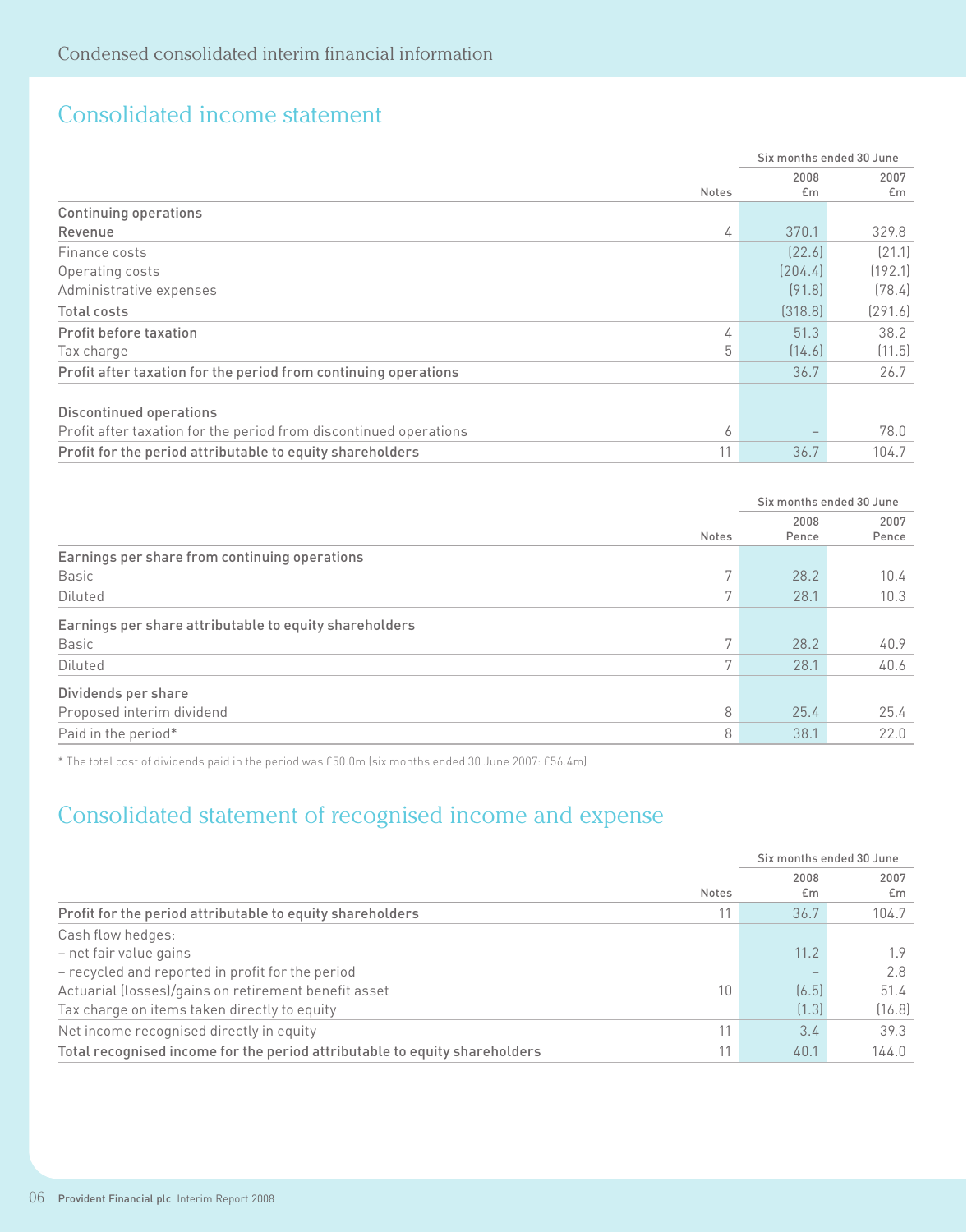# Consolidated balance sheet

|                                     | 30 June<br>2008 | 31 December<br>2007      | 30 June<br>2007 |
|-------------------------------------|-----------------|--------------------------|-----------------|
| <b>Notes</b>                        | £m              | Em                       | £m              |
| <b>ASSETS</b>                       |                 |                          |                 |
| Non-current assets                  |                 |                          |                 |
| Goodwill                            | 3.1             | 3.1                      | 3.1             |
| Other intangible assets             | 13.8            | 12.6                     | 26.4            |
| Property, plant and equipment       | 30.5            | 28.7                     | 57.2            |
| Financial assets:                   |                 |                          |                 |
| - amounts receivable from customers | 9<br>58.2       | 71.8                     | 93.0            |
| - derivative financial instruments  | 7.6             | $\overline{\phantom{a}}$ | 1.0             |
| Retirement benefit asset<br>10      | 57.9            | 61.5                     | 68.6            |
| Deferred tax assets                 | 10.0            | 11.4                     | 41.6            |
|                                     | 181.1           | 189.1                    | 290.9           |
| Current assets                      |                 |                          |                 |
| Financial assets:                   |                 |                          |                 |
| - amounts receivable from customers | 9<br>837.3      | 853.6                    | 1,061.2         |
| - derivative financial instruments  |                 | 0.7                      | 1.9             |
| - cash and cash equivalents         | 23.0            | 23.4                     | 69.9            |
| Trade and other receivables         | 16.1            | 19.9                     | 30.1            |
|                                     | 876.4           | 897.6                    | 1,163.1         |
| <b>Total assets</b>                 | 1,057.5         | 1,086.7                  | 1,454.0         |
|                                     |                 |                          |                 |
| <b>LIABILITIES</b>                  |                 |                          |                 |
| <b>Current liabilities</b>          |                 |                          |                 |
| Financial liabilities:              |                 |                          |                 |
| - bank and other borrowings         | (10.1)          | (41.0)                   | (165.8)         |
| - derivative financial instruments  | (0.2)           | (12.5)                   | (13.6)          |
| Trade and other payables            | (51.4)          | (70.1)                   | (92.8)          |
| Current tax liabilities             | (30.2)          | (29.9)                   | [31.3]          |
| Provisions                          | [0.8]           | (0.8)                    | (1.3)           |
|                                     | (92.7)          | (154.3)                  | (304.8)         |
|                                     |                 |                          |                 |
| Non-current liabilities             |                 |                          |                 |
| Financial liabilities:              |                 |                          |                 |
| - bank and other borrowings         | (644.4)         | (592.7)                  | (639.4)         |
| - derivative financial instruments  | (19.6)          | [24.3]                   | (28.6)          |
| Provisions                          | (1.8)           | (2.0)                    |                 |
| Deferred tax liabilities            | (18.7)          | (17.5)                   | (30.4)          |
|                                     | (684.5)         | (636.5)                  | (698.4)         |
| <b>Total liabilities</b>            | (777.2)         | (790.8)                  | (1,003.2)       |
| <b>NET ASSETS</b>                   | 4<br>280.3      | 295.9                    | 450.8           |
|                                     |                 |                          |                 |
| SHAREHOLDERS' EQUITY                |                 |                          |                 |
| Called-up share capital<br>11       | 27.2            | 27.2                     | 26.7            |
| 11<br>Share premium account         | 133.0           | 132.7                    | 117.6           |
| Other reserves<br>11                | 2.2             | 0.1                      | 10.4            |
| Retained earnings<br>11             | 117.9           | 135.9                    | 296.1           |
| <b>TOTAL EQUITY</b><br>11           | 280.3           | 295.9                    | 450.8           |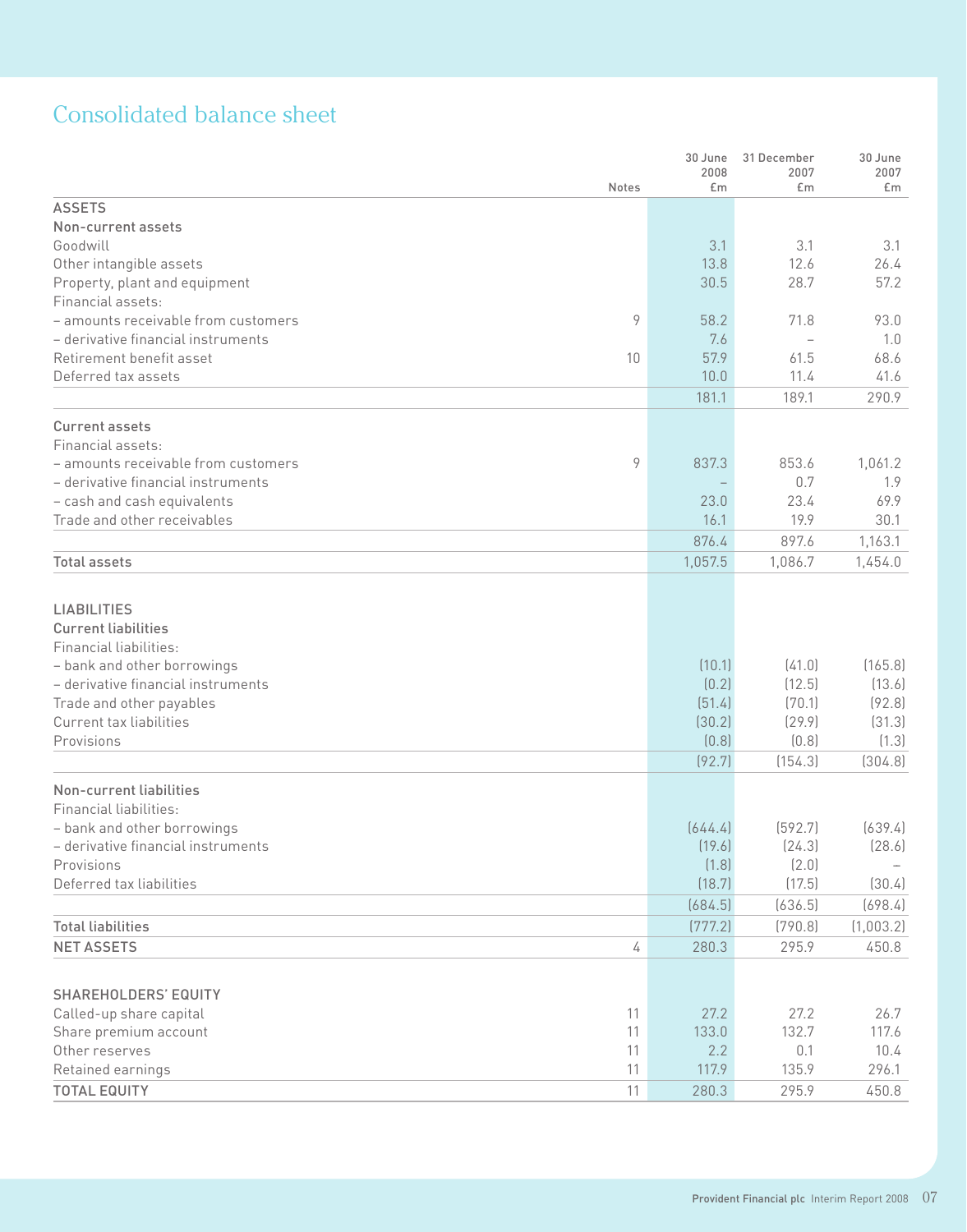# Consolidated cash flow statement

|                                                                           |                          | Six months ended 30 June |
|---------------------------------------------------------------------------|--------------------------|--------------------------|
|                                                                           | 2008                     | 2007                     |
| <b>Notes</b>                                                              | £m                       | £m                       |
| Cash flows from continuing operations                                     |                          |                          |
| Cash generated from operations                                            | 96.5                     | 159.9                    |
| Finance costs paid                                                        | [25.8]                   | [27.7]                   |
| Tax paid                                                                  | (13.0)                   | (2.0)                    |
| Net cash generated from continuing operating activities                   | 57.7                     | 130.2                    |
| Net cash used in discontinued operating activities<br>6                   |                          | [34.3]                   |
| Net cash generated from operating activities                              | 57.7                     | 95.9                     |
|                                                                           |                          |                          |
| Cash flows from investing activities in continuing operations             |                          |                          |
| Purchases of property, plant and equipment                                | (5.7)                    | (1.0)                    |
| Proceeds from disposal of property, plant and equipment                   | 0.3                      | 0.2                      |
| Purchases of intangible assets                                            | [1.6]                    | (3.8)                    |
| Net cash used in investing activities in continuing operations            | (7.0)                    | [4.6]                    |
| Net cash used in investing activities in discontinued operations<br>6     |                          | (199.0)                  |
| Net cash used in investing activities                                     | (7.0)                    | [203.6]                  |
|                                                                           |                          |                          |
| Cash flows from financing activities in continuing operations             |                          |                          |
| Proceeds from borrowings                                                  | 60.7                     | 12.5                     |
| Repayment of borrowings                                                   | [54.7]                   | (100.2)                  |
| Dividends paid to company shareholders<br>8                               | (50.0)                   | [56.4]                   |
| Proceeds from issue of share capital                                      | 0.3                      | 7.0                      |
| Purchases of own shares<br>11                                             | [8.7]                    |                          |
| Proceeds from vesting of shares<br>11                                     |                          | $0.4^{\circ}$            |
| Net cash used in financing activities in continuing operations            | [52.4]                   | (136.7)                  |
| Net cash used in financing activities in discontinued operations<br>6     | L.                       | (126.9)                  |
| Net cash used in financing activities                                     | (52.4)                   | [263.6]                  |
|                                                                           |                          |                          |
| Net decrease in cash and cash equivalents in continuing operations        | (1.7)                    | (11.1)                   |
| Net decrease in cash and cash equivalents in discontinued operations<br>6 | $\overline{\phantom{a}}$ | [360.2]                  |
| Net decrease in cash and cash equivalents                                 | (1.7)                    | [371.3]                  |
| Cash and cash equivalents at beginning of period                          | 14.6                     | 431.6                    |
| Exchange losses on cash and cash equivalents - discontinued operations    |                          | [0.1]                    |
| Cash and cash equivalents at end of period                                | 12.9                     | 60.2                     |
|                                                                           |                          |                          |
| Cash and cash equivalents at end of period comprise:                      |                          |                          |
| Cash at bank and in hand                                                  | 23.0                     | 47.9                     |
| Short-term deposits                                                       |                          | 22.0                     |
| Cash and cash equivalents                                                 | 23.0                     | 69.9                     |
| Overdrafts (held in bank and other borrowings)                            | (10.1)                   | (9.7)                    |
| Total cash and cash equivalents                                           | 12.9                     | 60.2                     |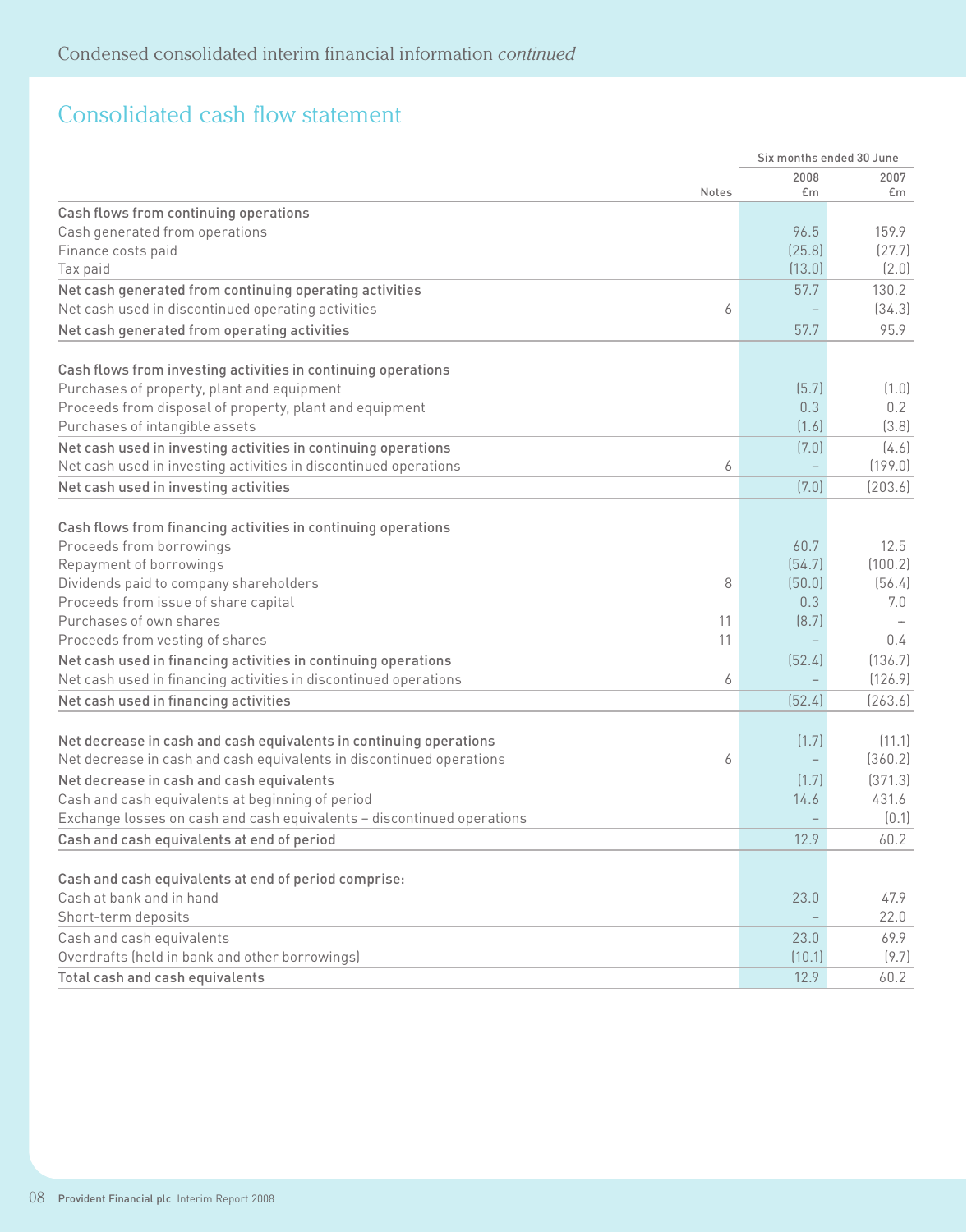# Consolidated cash flow statement *continued*

|                                                                    |            | Six months ended 30 June |
|--------------------------------------------------------------------|------------|--------------------------|
|                                                                    | 2008<br>Em | 2007<br>£m               |
| Reconciliation of profit after taxation from continuing operations |            |                          |
| to cash generated from continuing operations:                      |            |                          |
| Profit after taxation from continuing operations                   | 36.7       | 26.7                     |
| Adjusted for:                                                      |            |                          |
| Tax charge                                                         | 14.6       | 11.5                     |
| Finance costs                                                      | 22.6       | 21.1                     |
| Share-based payment charge                                         | 2.7        | 0.9                      |
| Retirement benefit (credit)/charge (note 10)                       | [0.5]      | 0.5                      |
| Amortisation of intangible assets                                  | 0.4        | 0.1                      |
| Depreciation of property, plant and equipment                      | 3.5        | 2.9                      |
| Loss on disposal of property, plant and equipment                  | 0.1        | 0.6                      |
| Changes in operating assets and liabilities:                       |            |                          |
| Amounts receivable from customers                                  | 29.9       | 102.7                    |
| Trade and other receivables                                        | 3.3        | 3.6                      |
| Trade and other payables                                           | (15.0)     | (7.0)                    |
| Retirement benefit asset                                           | (2.4)      | [2.2]                    |
| Derivative financial instruments                                   | 0.8        | (1.0)                    |
| Provisions                                                         | [0.2]      | (0.5)                    |
| Cash generated from continuing operations                          | 96.5       | 159.9                    |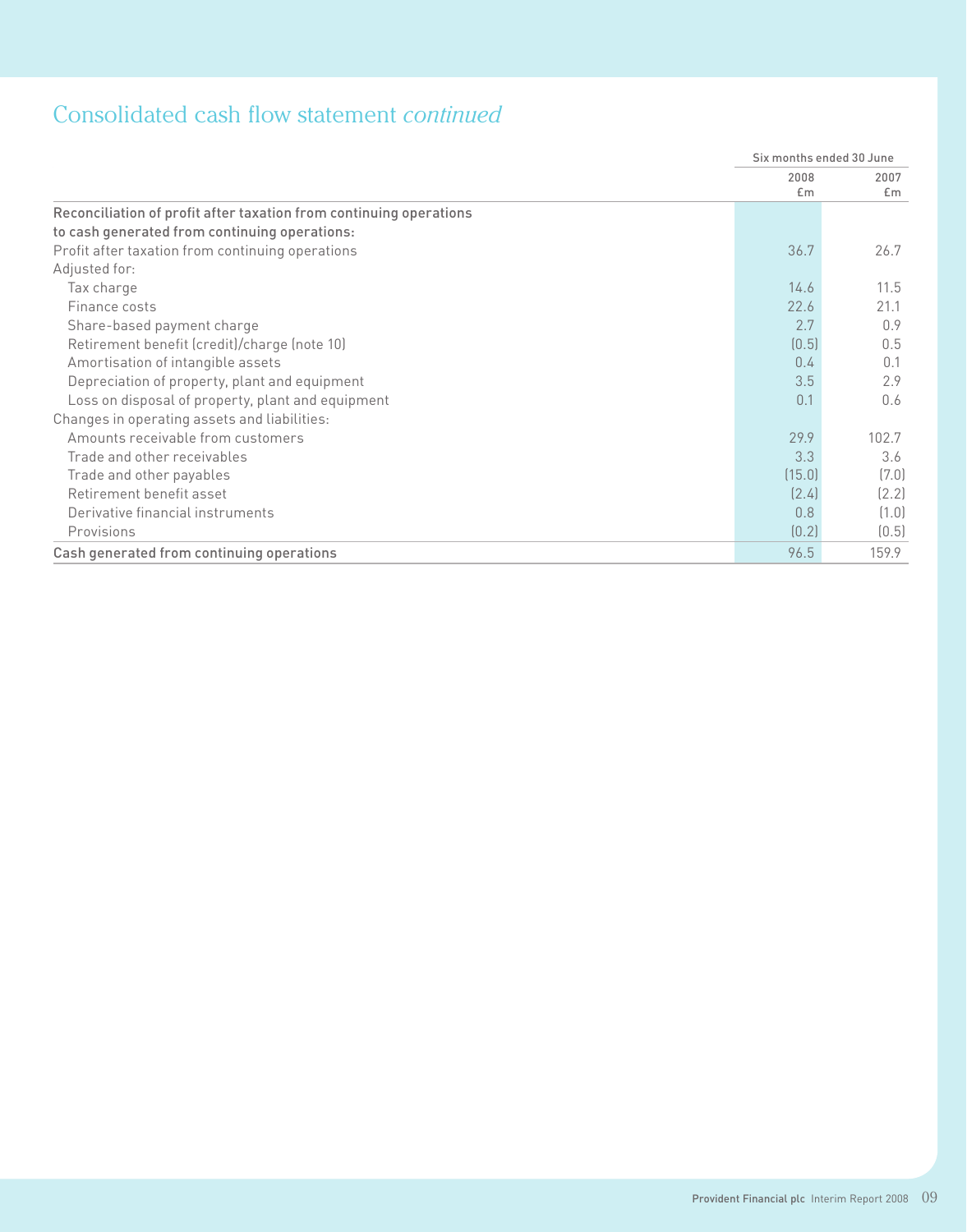# 1 General information

The company is a limited liability company incorporated and domiciled in the UK. The address of its registered office is Colonnade, Sunbridge Road, Bradford, BD1 2LQ.

The company is listed on the London Stock Exchange.

The condensed consolidated interim financial information does not constitute the statutory financial statements of the group within the meaning of Section 240 of the Companies Act 1985. The statutory financial statements for the year ended 31 December 2007 were approved by the board of directors on 4 March 2008 and have been delivered to the Registrar of Companies. The report of the auditors on those financial statements was unqualified, did not contain an emphasis of matter paragraph and did not contain any statement under Section 237 of the Companies Act 1985.

The condensed consolidated interim financial information will be published on the company's website, www.providentfinancial.com, in addition to the normal paper version. The maintenance and integrity of the Provident Financial website is the responsibility of the directors and the work carried out by the auditors does not involve consideration of these matters. Legislation in the UK governing the preparation and dissemination of accounts may differ from legislation in other jurisdictions.

The condensed consolidated interim financial information for the six months ended 30 June 2008 has been reviewed, not audited, and was approved for issue by the board of directors on 30 July 2008.

# 2 Basis of preparation

The condensed consolidated interim financial information for the six months ended 30 June 2008 has been prepared in accordance with the Disclosure and Transparency Rules of the Financial Services Authority and with IAS 34 'Interim financial reporting' as adopted by the European Union. The condensed consolidated interim financial information should be read in conjunction with the annual financial statements for the year ended 31 December 2007, which have been prepared in accordance with International Financial Reporting Standards (IFRS) as adopted by the European Union.

# 3 Accounting policies

Except as described below, the accounting policies applied are consistent with those of the annual financial statements for the year ended 31 December 2007, as described in those annual financial statements.

Taxes on profits in interim periods are accrued using the tax rate that would be applicable to expected total annual profits.

The following new standards, amendments to standards or interpretations are mandatory for the first time for the financial year beginning 1 January 2008, but do not have any impact on the group:

- IFRIC 12, 'Service concession arrangements'.
- IFRIC 14, 'IAS 19 The limit on a defined benefit asset, minimum funding requirements and their interaction'.

The group adopted IFRIC 11, 'IFRS 2 – Group and treasury share transactions' in its annual financial statements for the year ended 31 December 2006, prior to its mandatory adoption on 1 January 2008.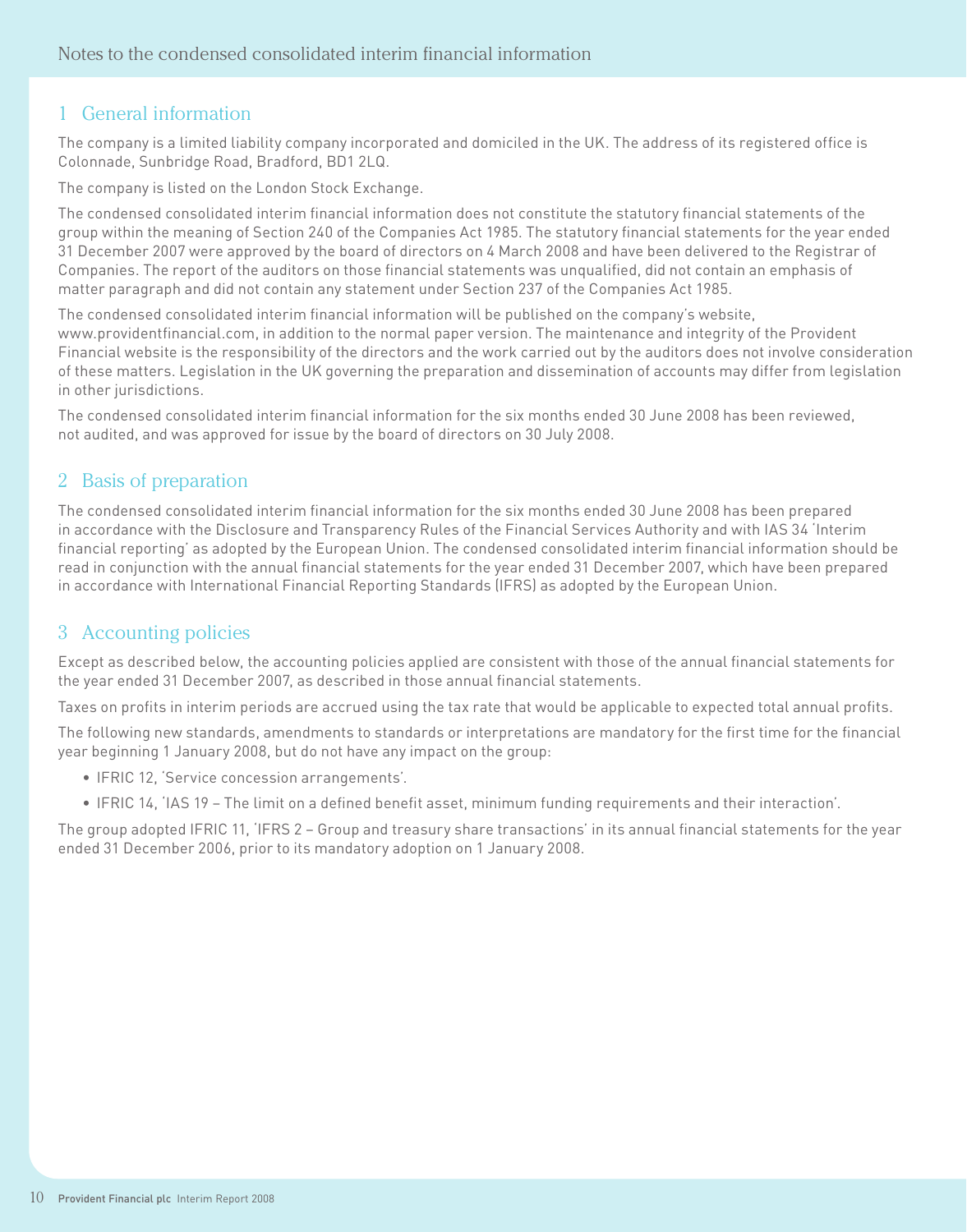# 3 Accounting policies *continued*

The following new standards, amendments to standards and interpretations have been issued, but are not effective for the financial year beginning 1 January 2008 and have not been early adopted:

- IFRS 8, 'Operating segments', effective for accounting periods beginning on or after 1 January 2009. IFRS 8 replaces IAS 14, 'Segment reporting', and requires a 'management approach' under which segment information is presented on the same basis as that used for internal reporting purposes. The implementation of the standard is not expected to have a material impact on the presentation of segments currently used by the group.
- IAS 23 (amendment), 'Borrowing costs', effective for accounting periods beginning on or after 1 January 2009. This amendment has no impact on the group as it currently applies a policy of capitalising borrowing costs.
- IFRS 2 (amendment), 'Share-based payment', effective for accounting periods beginning on or after 1 January 2009. The group is assessing the impact of changes to vesting conditions and cancellations on the group's SAYE schemes.
- IFRS 3 (amendment), 'Business combinations' and consequential amendments to IAS 27, 'Consolidated and separate financial statements', IAS 28, 'Investments in associates' and IAS 31, 'Interests in joint ventures', effective prospectively to business combinations for which the acquisition date is on or after the beginning of the first accounting period beginning on or after 1 July 2009. The group is assessing the impact of the new requirements regarding acquisition accounting and consolidation on the group. The group does not have any associates or joint ventures.
- IAS 1 (amendment), 'Presentation of financial statements', effective for accounting periods beginning on or after 1 January 2009. The group is in the process of developing proforma accounts under the revised disclosure requirements of this standard.
- IAS 32 (amendment), 'Financial instruments: presentation', and consequential amendments to IAS 1, 'Presentation of financial statements', effective for accounting periods beginning on or after 1 January 2009. This is not relevant to the group as it does not have any puttable instruments.
- IFRIC 13, 'Customer loyalty programmes', effective for accounting periods beginning on or after 1 July 2008. This is not relevant to the group as it does not have any customer loyalty programmes.
- IFRIC 15, 'Agreement for the construction of real estate', effective for accounting periods beginning on or after 1 January 2007. This is not relevant to the group.
- IFRIC 16, 'Hedges of a net investment in a foreign operation', effective for accounting periods beginning on or after 1 October 2008. This is not applicable to the group as it does not have any overseas subsidiaries.

# 4 Segment information

|                                    | Six months ended 30 June |                          |                               |       |      |      |
|------------------------------------|--------------------------|--------------------------|-------------------------------|-------|------|------|
|                                    | Revenue                  |                          | Profit/(loss) before taxation |       |      |      |
|                                    | 2008<br>2007             |                          |                               |       | 2008 | 2007 |
|                                    | £m                       | £m                       | £m                            | £m    |      |      |
| <b>Continuing operations</b>       |                          |                          |                               |       |      |      |
| <b>Consumer Credit Division</b>    | 324.0                    | 292.0                    | 50.2                          | 47.0  |      |      |
| Vanquis Bank                       | 42.9                     | 27.8                     | 3.0                           | (4.2) |      |      |
| Yes Car Credit                     | 3.2                      | 10.0                     | (1.0)                         | (1.2) |      |      |
|                                    | 370.1                    | 329.8                    | 52.2                          | 41.6  |      |      |
| Central:                           |                          |                          |                               |       |      |      |
| - costs                            |                          | -                        | (2.7)                         | (4.5) |      |      |
| - interest receivable              |                          | $\overline{\phantom{a}}$ | 1.8                           | 1.1   |      |      |
| Total central                      |                          | $\qquad \qquad -$        | [0.9]                         | (3.4) |      |      |
| <b>Total continuing operations</b> | 370.1                    | 329.8                    | 51.3                          | 38.2  |      |      |

All of the above activities relate to continuing operations as defined in IFRS 5 'Non-current assets held for sale and discontinued operations'. Consistent with the treatment in prior years, the Yes Car Credit operation has been classified as part of continuing operations on the basis that revenue and impairment will continue to be generated from the loan book until it has been fully collected-out.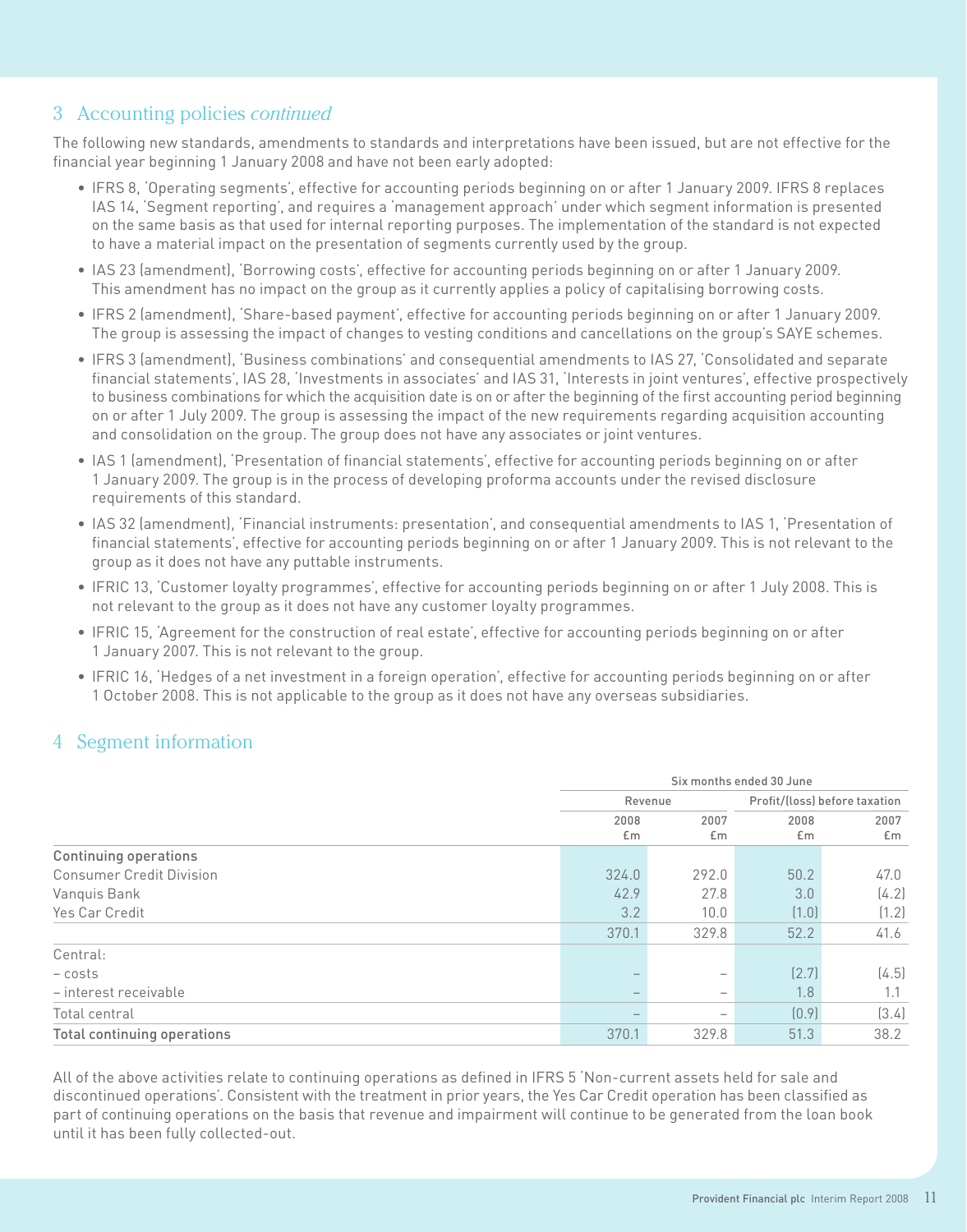# 4 Segment information *continued*

Revenue between business segments is not material. All of the group's operations operate in the UK and Republic of Ireland.

|                                         | Net assets/(liabilities) |                                                                           |                       |
|-----------------------------------------|--------------------------|---------------------------------------------------------------------------|-----------------------|
|                                         | 30 June<br>2008<br>£m    | 31 December<br>2007<br>£m                                                 | 30 June<br>2007<br>£m |
| <b>Continuing operations</b>            |                          |                                                                           |                       |
| <b>Consumer Credit Division</b>         | 205.9                    | 209.6                                                                     | 201.7                 |
| Vanguis Bank                            | 33.4                     | 28.6                                                                      | 34.3                  |
| Yes Car Credit                          | [41.6]                   | (41.9)                                                                    | (39.6)                |
| Central                                 | 82.6                     | 99.6                                                                      | 89.7                  |
| Total continuing operations             | 280.3                    | 295.9                                                                     | 286.1                 |
| Discontinued operations - International | $\qquad \qquad$          | $\hspace{1.0cm} \rule{1.5cm}{0.15cm} \hspace{1.0cm} \rule{1.5cm}{0.15cm}$ | 164.7                 |
| Total group                             | 280.3                    | 295.9                                                                     | 450.8                 |

# 5 Tax charge

The tax charge for the period has been calculated by applying the directors' best estimate of the effective tax rate for the year, which is 28.5% (six months ended 30 June 2007: 30.1%), to the profit before tax for the period.

#### 6 Discontinued operations

The demerger of the companies forming the international business was completed on 16 July 2007 and the disposal of the companies forming the insurance business was completed on 15 June 2007. Accordingly, these businesses have been presented as discontinued operations in accordance with IFRS 5.

The profit after taxation attributable to discontinued operations can be analysed as follows:

|                                                                                                | Six months ended 30 June |            |
|------------------------------------------------------------------------------------------------|--------------------------|------------|
|                                                                                                | 2008<br>Em               | 2007<br>£m |
| Profit after taxation for the period from the trading activities of the international business |                          | 12.7       |
| Demerger costs, net of tax credit                                                              |                          | (11.3)     |
|                                                                                                |                          | 1.4        |
| Profit after taxation for the period from the trading activities of the insurance business     |                          | 8.2        |
| Profit after taxation on disposal of the insurance business                                    |                          | 68.4       |
|                                                                                                |                          | 76.6       |
| Profit after taxation for the period from discontinued operations                              |                          | 78.0       |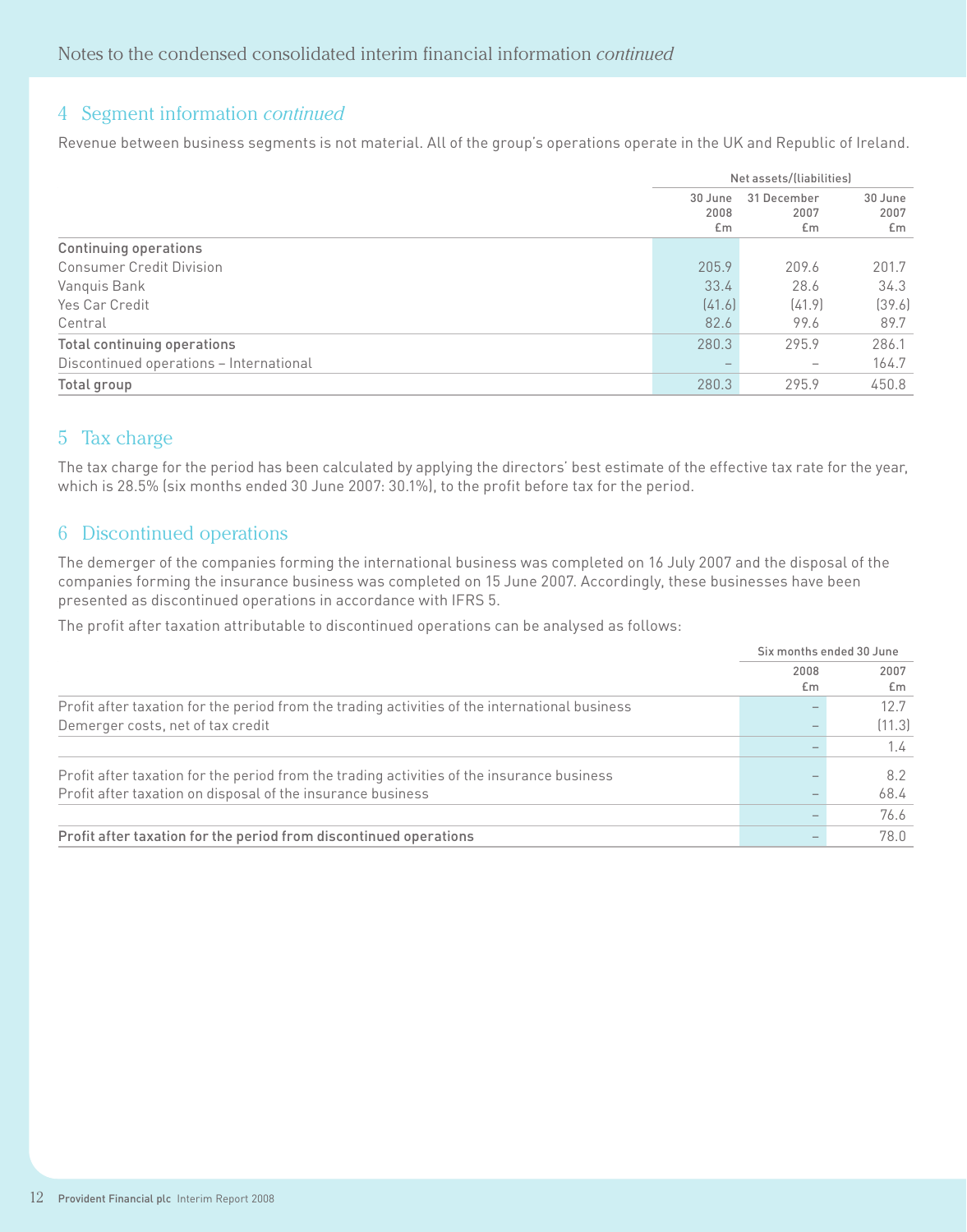## 6 Discontinued operations *continued*

The profit after taxation for the period from the trading activities of the international business can be analysed as follows:

|                                                               | Six months ended 30 June |            |
|---------------------------------------------------------------|--------------------------|------------|
|                                                               | 2008<br>£ <sub>m</sub>   | 2007<br>£m |
| Revenue                                                       |                          | 191.6      |
| Finance income                                                |                          | 3.8        |
| Total income                                                  |                          | 195.4      |
| Finance costs                                                 |                          | (15.3)     |
| Operating costs                                               |                          | (79.2)     |
| Administrative expenses                                       | -                        | [82.8]     |
| Total costs                                                   | $\qquad \qquad -$        | (177.3)    |
| Profit before taxation for the period from trading activities |                          | 18.1       |
| Tax charge                                                    |                          | (5.4)      |
| Profit after taxation for the period from trading activities  | $\qquad \qquad -$        | 12.7       |

The revenue and profit before taxation for the period from the trading activities of the international business can be further analysed into the following geographical segments:

|                            | Six months ended 30 June |                                 |                               |       |  |  |  |  |  |  |  |      |  |  |      |      |
|----------------------------|--------------------------|---------------------------------|-------------------------------|-------|--|--|--|--|--|--|--|------|--|--|------|------|
|                            | Revenue                  |                                 | Profit/(loss) before taxation |       |  |  |  |  |  |  |  |      |  |  |      |      |
|                            | 2008<br>£m               |                                 |                               |       |  |  |  |  |  |  |  | 2007 |  |  | 2008 | 2007 |
|                            |                          | £m                              | £m                            | £m    |  |  |  |  |  |  |  |      |  |  |      |      |
| Central Europe             |                          | 173.1                           |                               | 31.9  |  |  |  |  |  |  |  |      |  |  |      |      |
| Mexico                     |                          | 17.1                            |                               | (6.9) |  |  |  |  |  |  |  |      |  |  |      |      |
| Romania                    | -                        | 1.4                             |                               | (1.9) |  |  |  |  |  |  |  |      |  |  |      |      |
| UK and Republic of Ireland |                          | $\hspace{0.1mm}-\hspace{0.1mm}$ |                               | (5.0) |  |  |  |  |  |  |  |      |  |  |      |      |
| Total                      |                          | 191.6                           | $\overline{\phantom{a}}$      | 18.1  |  |  |  |  |  |  |  |      |  |  |      |      |

The net assets of the international business on demerger were £165.9m. As the divestment was accounted for as a demerger in the form of a dividend in specie, there was no gain or loss recognised in the income statement. There was no tax charge/ credit arising as a result of the demerger.

No demerger costs arose in the six months ended 30 June 2008. In the six months ended 30 June 2007 demerger costs amounted to £11.3m comprising gross demerger costs of £11.8m net of a tax credit of £0.5m.

The profit after taxation for the period from the trading activities of the insurance business can be analysed as follows:

|                                                               | Six months ended 30 June |            |
|---------------------------------------------------------------|--------------------------|------------|
|                                                               | 2008<br>£m               | 2007<br>£m |
| Revenue                                                       |                          | 61.8       |
| Finance income                                                |                          | 7.4        |
| Total income                                                  |                          | 69.2       |
| Operating costs                                               |                          | (49.0)     |
| Administrative expenses                                       |                          | (8.4)      |
| Total costs                                                   | $\qquad \qquad -$        | (57.4)     |
| Profit before taxation for the period from trading activities |                          | 11.8       |
| Tax charge                                                    | -                        | (3.6)      |
| Profit after taxation for the period from trading activities  |                          | 8.2        |

All of the above insurance activities relate to activities in the UK and Republic of Ireland.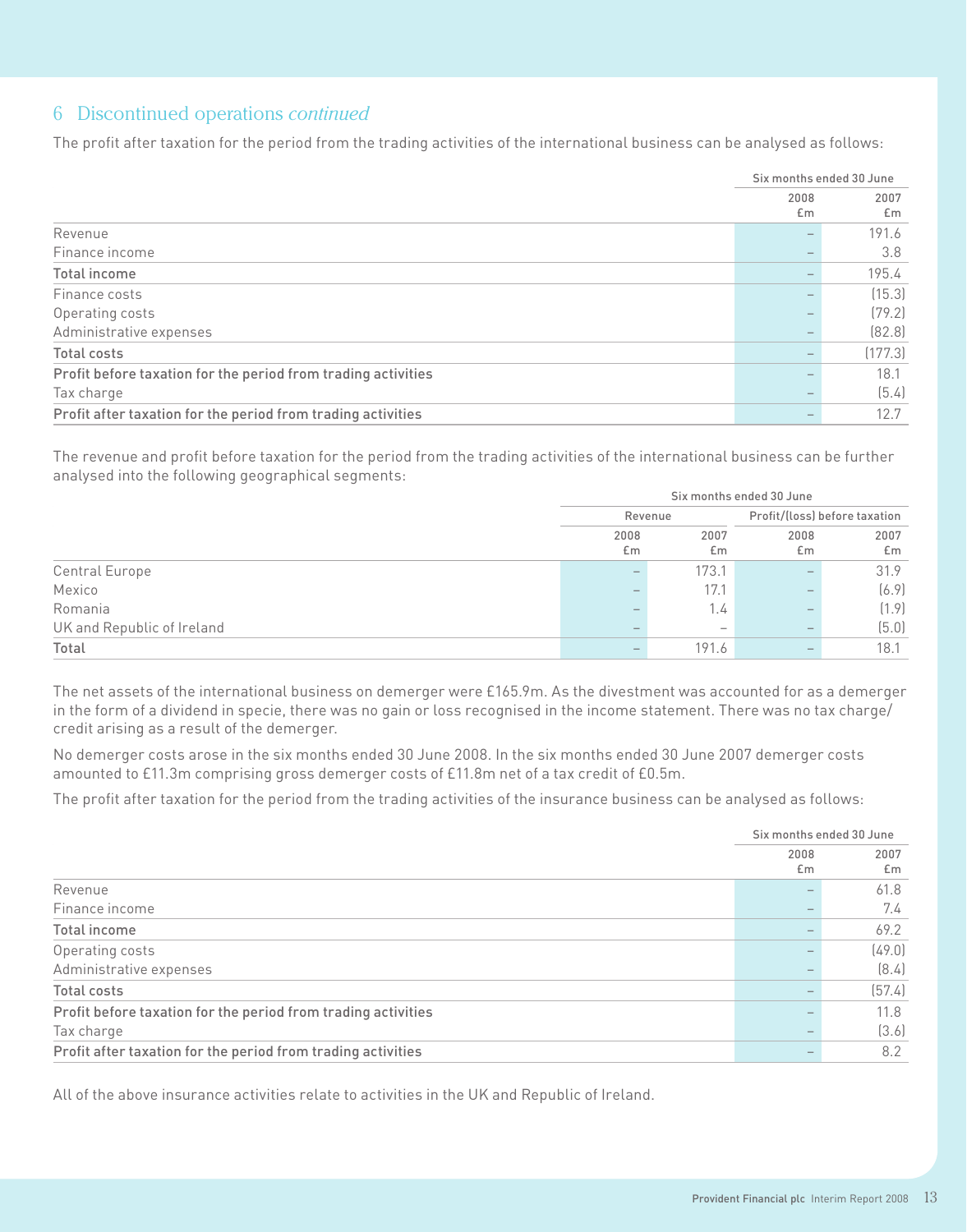# 6 Discontinued operations *continued*

The profit after taxation on disposal of the insurance business on 15 June 2007 can be analysed as follows:

|                                                                                          | £m            |
|------------------------------------------------------------------------------------------|---------------|
| Sales proceeds                                                                           | 170.5         |
| Termination of interest rate swaps                                                       | (6.9)         |
| Section 75 pension contribution (note 10)                                                | (3.4)         |
| Disposal costs                                                                           | [8.1]         |
| Tax recovered from purchaser                                                             | 2.0           |
| Net cash consideration                                                                   | 154.1         |
| Retirement benefit curtailment credit (note 10)                                          | 2.9           |
| Share-based payment charge                                                               | [0.6]         |
| Increase in retirement benefit asset following Section 75 pension contribution (note 10) | $3.4^{\circ}$ |
| Net assets on disposal                                                                   | (90.5)        |
| Profit before taxation on disposal of the insurance business                             | 69.3          |
| Tax charge                                                                               | [0.9]         |
| Profit after taxation on disposal of the insurance business                              | 68.4          |

The interest rate swaps were held to hedge the interest rate risk on the investment funds held by the insurance business. These swaps were terminated on disposal at a cost of £6.9m.

The Section 75 pension contribution represented a reduction in consideration for the payment of  $£3.4$ m of pension contributions into the group's defined benefit pension schemes by the insurance business following disposal. The group's retirement benefit asset increased by a corresponding amount (see note 10).

Disposal costs of £8.1m comprised professional fees and the cost of bonuses for the senior management team of the insurance business.

The tax recovered from the purchaser of £2.0m represented an adjustment to the consideration to reflect tax relief obtained by the purchaser.

The retirement benefit curtailment credit of £2.9m arose as a result of the reduction in the group's projected defined benefit obligation following the insurance business employees ceasing to be active members of the group's pension schemes (see note 10).

A deferred tax liability of £0.9m was recognised on the pension curtailment credit and the Section 75 pension contribution.

The share-based payment charge of £0.6m represented the crystallisation of the share options of the insurance business management team as a result of the disposal.

No tax liability arose on the disposal of the insurance business due to the availability of the Substantial Shareholdings Exemption.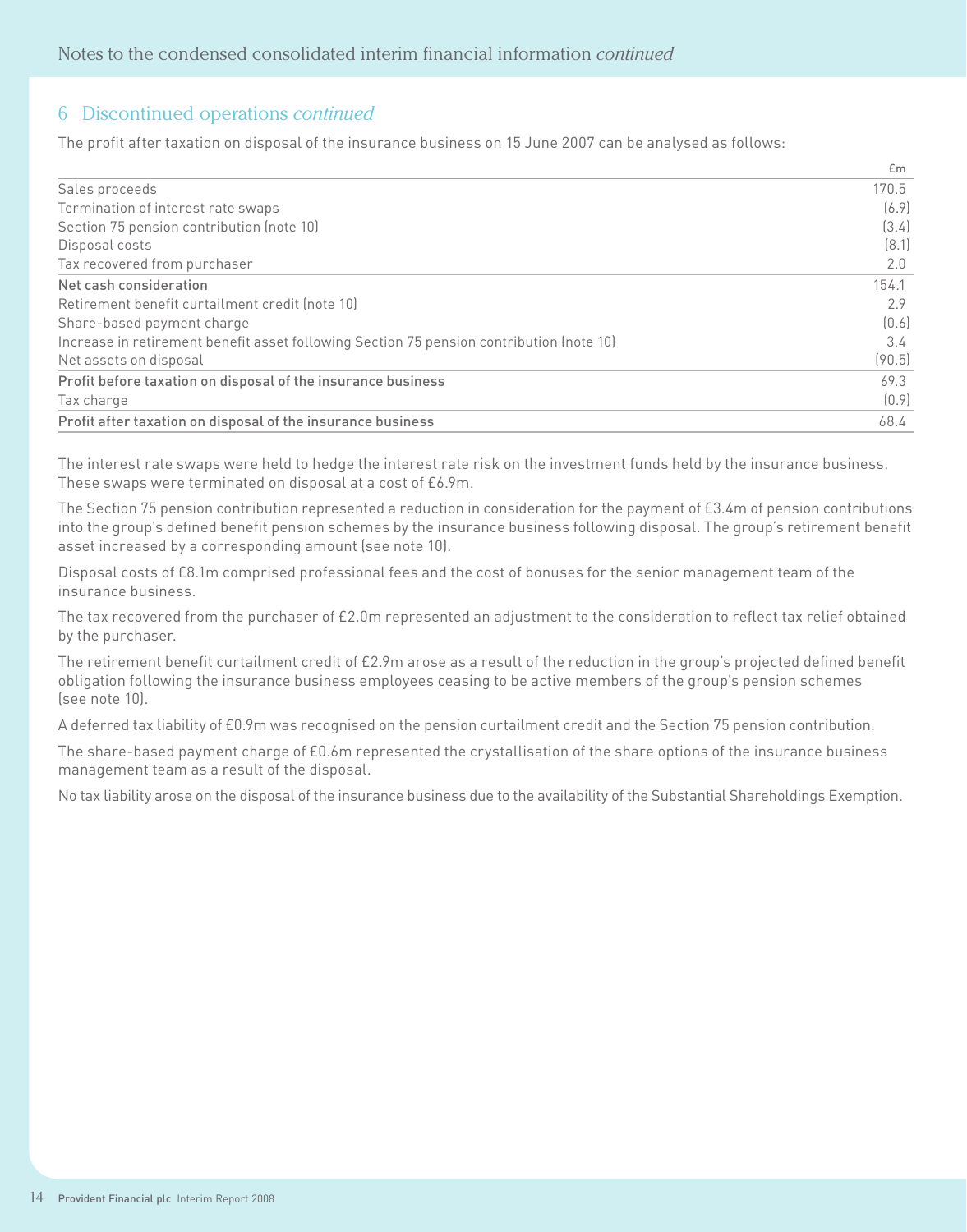# 6 Discontinued operations *continued*

The cash flows from discontinued operations were as follows:

|                                                                                            | Six months ended 30 June |         |
|--------------------------------------------------------------------------------------------|--------------------------|---------|
|                                                                                            | 2008                     | 2007    |
|                                                                                            | £ <sub>m</sub>           | Em      |
| Profit after taxation from discontinued operations                                         |                          | 78.0    |
| Adjusted for:                                                                              |                          |         |
| Tax charge                                                                                 |                          | 9.4     |
| Finance costs                                                                              |                          | 15.3    |
| Finance income                                                                             |                          | [11.2]  |
| Share-based payment charge                                                                 |                          | 0.3     |
| Retirement benefit charge (note 10)                                                        |                          | 0.1     |
| Amortisation of intangible assets                                                          |                          | 11.6    |
| Depreciation of property, plant and equipment                                              |                          | 4.6     |
| Profit on disposal of property, plant and equipment                                        |                          | [0.4]   |
| Profit on disposal of insurance business                                                   |                          | [69.3]  |
| Changes in operating assets and liabilities:                                               |                          |         |
| Amounts receivable from customers                                                          |                          | [24.3]  |
| Trade and other receivables                                                                |                          | (4.1)   |
| Insurance assets                                                                           |                          | [23.4]  |
| Trade and other payables                                                                   |                          | 9.3     |
| Insurance accruals and deferred income                                                     |                          | [6.8]   |
| Retirement benefit asset                                                                   |                          | [0, 4]  |
| Derivative financial instruments                                                           | $\qquad \qquad -$        | (1.0)   |
| Cash used in discontinued operations                                                       | $\qquad \qquad -$        | (12.3)  |
| Finance costs paid                                                                         | $\overline{\phantom{0}}$ | (17.7)  |
| Finance income received                                                                    |                          | 10.9    |
| Tax paid                                                                                   | $\overline{\phantom{a}}$ | (15.2)  |
| Net cash used in discontinued operating activities                                         | $\equiv$                 | [34.3]  |
| Purchases of property, plant and equipment                                                 | $\overline{\phantom{0}}$ | (10.6)  |
| Proceeds from disposal of property, plant and equipment                                    |                          | 2.6     |
| Purchases of intangible assets                                                             | -                        | [0.3]   |
| Proceeds from disposal of insurance business, net of cash and cash equivalents disposed of | $\overline{\phantom{0}}$ | (190.7) |
| Net cash used in investing activities in discontinued operations                           | $\equiv$                 | [199.0] |
| Proceeds from borrowings                                                                   | $\overline{\phantom{0}}$ | 54.8    |
| Repayment of borrowings                                                                    | $\overline{\phantom{0}}$ | (181.7) |
| Net cash used in financing activities in discontinued operations                           | $\overline{\phantom{0}}$ | [126.9] |
| Net decrease in cash and cash equivalents in discontinued operations                       | $\overline{a}$           | [360.2] |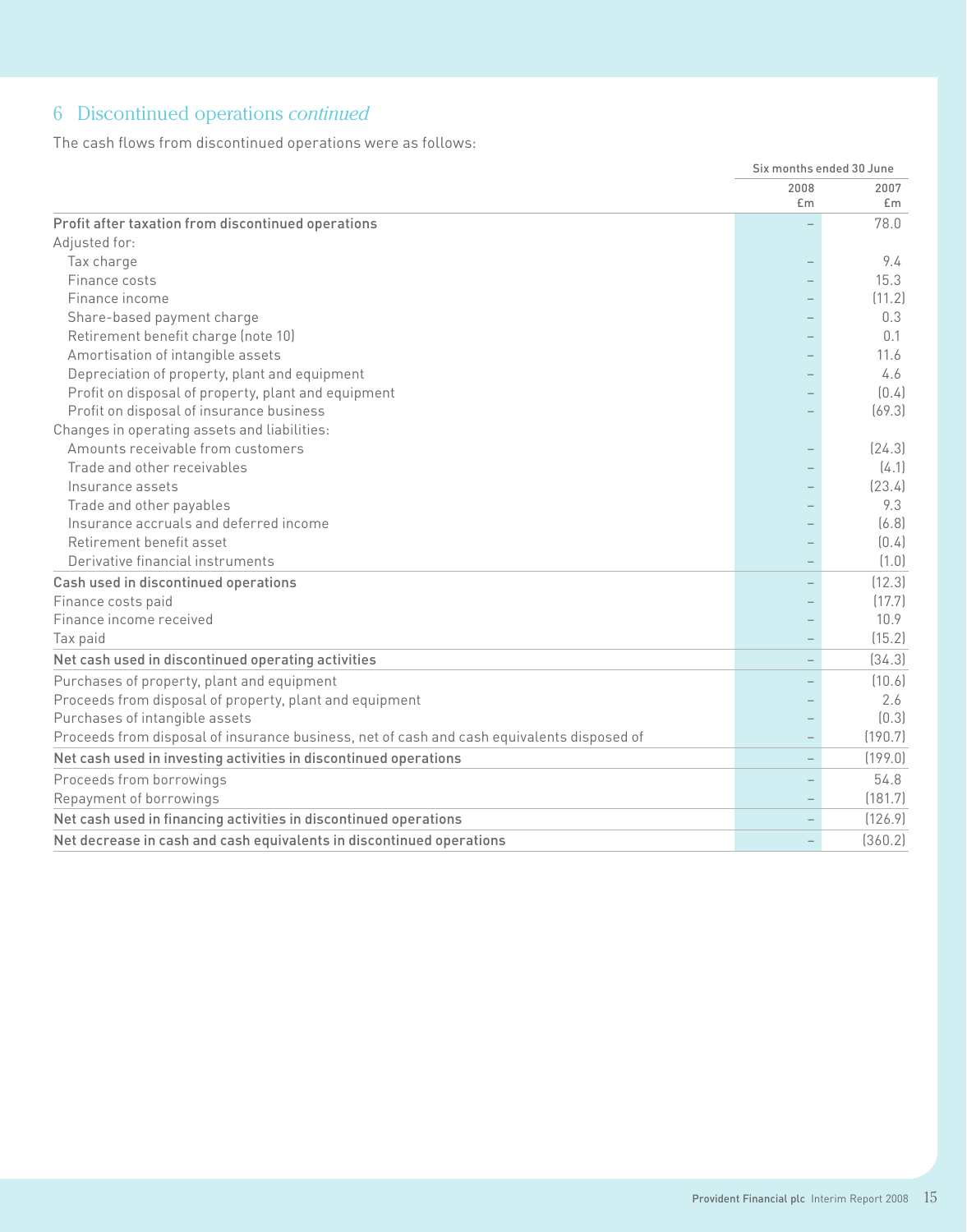# 7 Earnings per share

Basic earnings per share (EPS) is calculated by dividing the earnings attributable to ordinary shareholders by the weighted average number of ordinary shares outstanding during the period, excluding own shares held, which are treated, for this purpose, as being cancelled.

For diluted EPS, the weighted average number of ordinary shares in issue is adjusted to assume conversion of all dilutive potential ordinary shares. For share options and awards, a calculation is performed to determine the number of shares that could have been acquired at fair value (determined as the average annual market share price of the company's shares) based on the monetary value of the subscription rights attached to outstanding share options and awards. The number of shares calculated as above is compared with the number of shares that would have been issued assuming the exercise of the share options and awards.

Reconciliations of basic and diluted EPS for continuing operations, the total group and discontinued operations are set out below:

|                                                                                                 | Six months ended 30 June   |                                                 |                              |                |                                                 |                              |
|-------------------------------------------------------------------------------------------------|----------------------------|-------------------------------------------------|------------------------------|----------------|-------------------------------------------------|------------------------------|
|                                                                                                 |                            |                                                 | 2008                         |                |                                                 | 2007                         |
|                                                                                                 | Earnings<br>£ <sub>m</sub> | Weighted<br>average<br>number<br>of shares<br>m | Per share<br>amount<br>Pence | Earnings<br>Em | Weighted<br>average<br>number<br>of shares<br>m | Per share<br>amount<br>Pence |
| EPS from continuing operations                                                                  |                            |                                                 |                              |                |                                                 |                              |
| Shares in issue during the period                                                               |                            | 131.2                                           |                              |                | 256.5                                           |                              |
| Own shares held                                                                                 |                            | (1.2)                                           |                              |                | [0.3]                                           |                              |
| Basic EPS from continuing operations                                                            | 36.7                       | 130.0                                           | 28.2                         | 26.7           | 256.2                                           | 10.4                         |
| Dilutive effect of share options and awards                                                     |                            | 0.7                                             | [0.1]                        |                | 2.0                                             | [0.1]                        |
| Diluted EPS from continuing operations                                                          | 36.7                       | 130.7                                           | 28.1                         | 26.7           | 258.2                                           | 10.3                         |
| EPS attributable to equity shareholders<br>Shares in issue during the period<br>Own shares held |                            | 131.2<br>(1.2)                                  |                              |                | 256.5<br>[0.3]                                  |                              |
| Basic EPS attributable to equity shareholders                                                   | 36.7                       | 130.0                                           | 28.2                         | 104.7          | 256.2                                           | 40.9                         |
| Dilutive effect of share options and awards                                                     |                            | 0.7                                             | (0.1)                        |                | 2.0                                             | [0.3]                        |
| Diluted EPS attributable to equity shareholders                                                 | 36.7                       | 130.7                                           | 28.1                         | 104.7          | 258.2                                           | 40.6                         |
| EPS from discontinued operations<br>Shares in issue during the period<br>Own shares held        |                            | 131.2<br>(1.2)                                  |                              |                | 256.5<br>[0.3]                                  |                              |
| <b>Basic EPS from discontinued operations</b>                                                   |                            | 130.0                                           |                              | 78.0           | 256.2                                           | 30.4                         |
| Dilutive effect of share options and awards                                                     |                            | 0.7                                             |                              |                | 2.0                                             | [0.2]                        |
| Diluted EPS from discontinued operations                                                        |                            | 130.7                                           |                              | 78.0           | 258.2                                           | 30.2                         |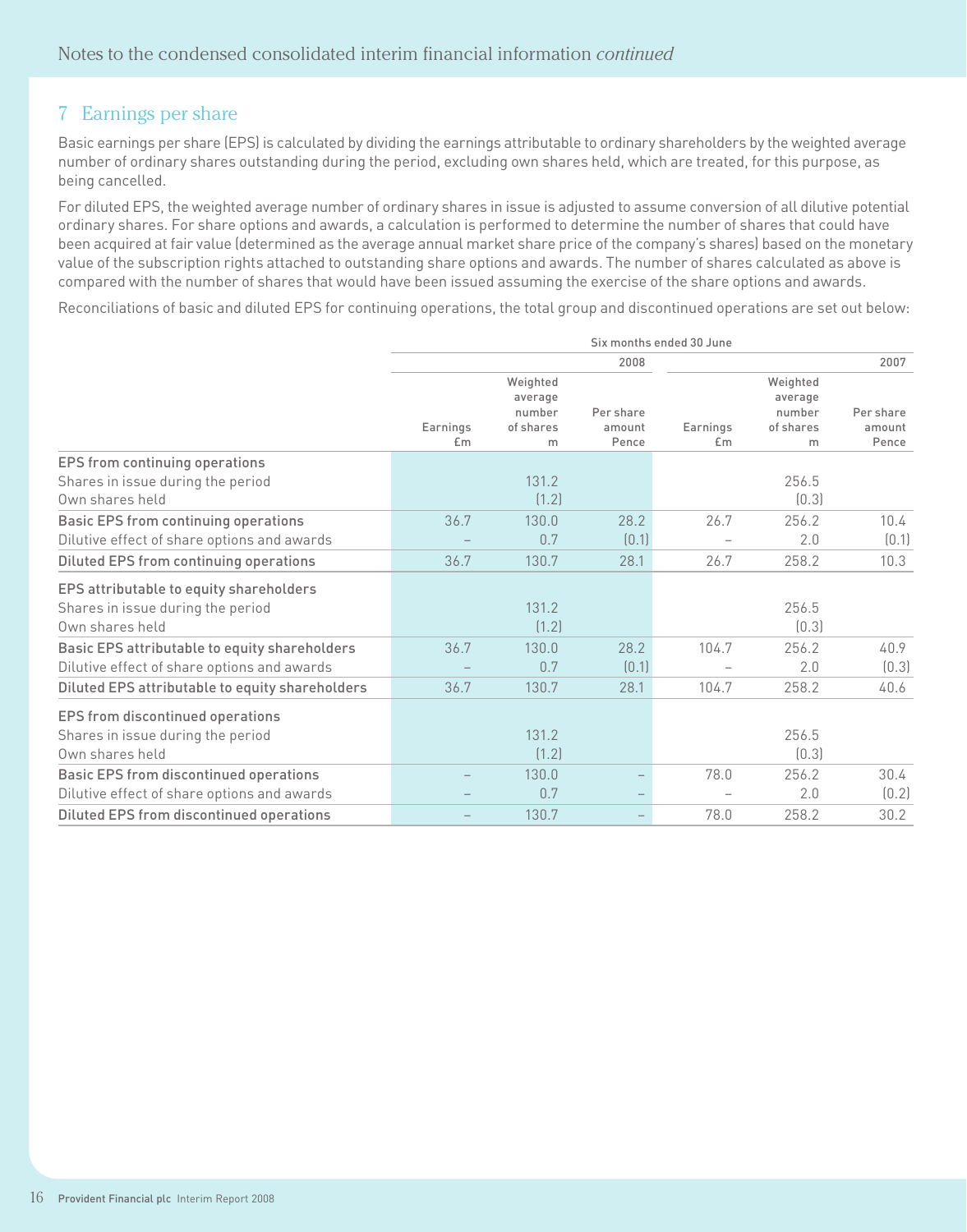# 7 Earnings per share *continued*

The directors have elected to show an adjusted EPS from continuing operations after restating the weighted average number of shares in issue in 2007 to take account of the one for two share consolidation which accompanied the demerger of the international business on 16 July 2007 as though it had occurred on 1 January 2007. In addition, in order to show the EPS generated by the group's underlying operations, the directors have elected to restate central costs from £4.5m to £2.0m in the six months ended 30 June 2007 to reflect the ongoing cost of running the central corporate function following demerger. A reconciliation of basic and diluted EPS from continuing operations to adjusted basic and diluted EPS from continuing operations is as follows:

|                                                 |                | Six months ended 30 June                        |                              |                                                                           |                                                 |                              |
|-------------------------------------------------|----------------|-------------------------------------------------|------------------------------|---------------------------------------------------------------------------|-------------------------------------------------|------------------------------|
|                                                 |                |                                                 | 2008                         |                                                                           |                                                 | 2007                         |
|                                                 | Earnings<br>£m | Weighted<br>average<br>number<br>of shares<br>m | Per share<br>amount<br>Pence | Earnings<br>Em                                                            | Weighted<br>average<br>number<br>of shares<br>m | Per share<br>amount<br>Pence |
| Basic EPS from continuing operations            | 36.7           | 130.0                                           | 28.2                         | 26.7                                                                      | 256.2                                           | 10.4                         |
| Share consolidation adjustment                  |                |                                                 |                              | $\hspace{1.0cm} \rule{1.5cm}{0.15cm} \hspace{1.0cm} \rule{1.5cm}{0.15cm}$ | [127.3]                                         | 10.3                         |
| Central costs adjustment, net of tax at 30%     |                |                                                 |                              | 1.8                                                                       |                                                 | 1.4                          |
| Adjusted basic EPS from continuing operations   | 36.7           | 130.0                                           | 28.2                         | 28.5                                                                      | 128.9                                           | 22.1                         |
| Diluted EPS from continuing operations          | 36.7           | 130.7                                           | 28.1                         | 26.7                                                                      | 258.2                                           | 10.3                         |
| Share consolidation adjustment                  |                |                                                 |                              |                                                                           | [127.3]                                         | 10.1                         |
| Central costs adjustment, net of tax at 30%     |                |                                                 |                              | 1.8                                                                       |                                                 | 1.4                          |
| Adjusted diluted EPS from continuing operations | 36.7           | 130.7                                           | 28.1                         | 28.5                                                                      | 130.9                                           | 21.8                         |

## 8 Dividends

|                       | Six months ended 30 June |            |
|-----------------------|--------------------------|------------|
|                       | 2008<br>£m               | 2007<br>£m |
| $2006$ final $-22.0p$ | $\overline{\phantom{a}}$ | 56.4       |
| $2007$ final $-38.1p$ | 50.0                     | $\sim$     |
| Dividends paid        | 50.0                     | 56.4       |

The 2007 final dividend of 38.1p per share was based on the number of shares in issue following the one for two share consolidation which took place on 16 July 2007 in conjunction with the demerger of the international business. The final dividend per share in respect of 2006 was based on the shares in issue prior to the share consolidation.

The directors have declared an interim dividend in respect of the six months ended 30 June 2008 of 25.4p per share (six months ended 30 June 2007: 25.4p) which will amount to a dividend payment of £33.3m (2007: £33.0m). This dividend is not reflected in the balance sheet as it will be paid after the balance sheet date.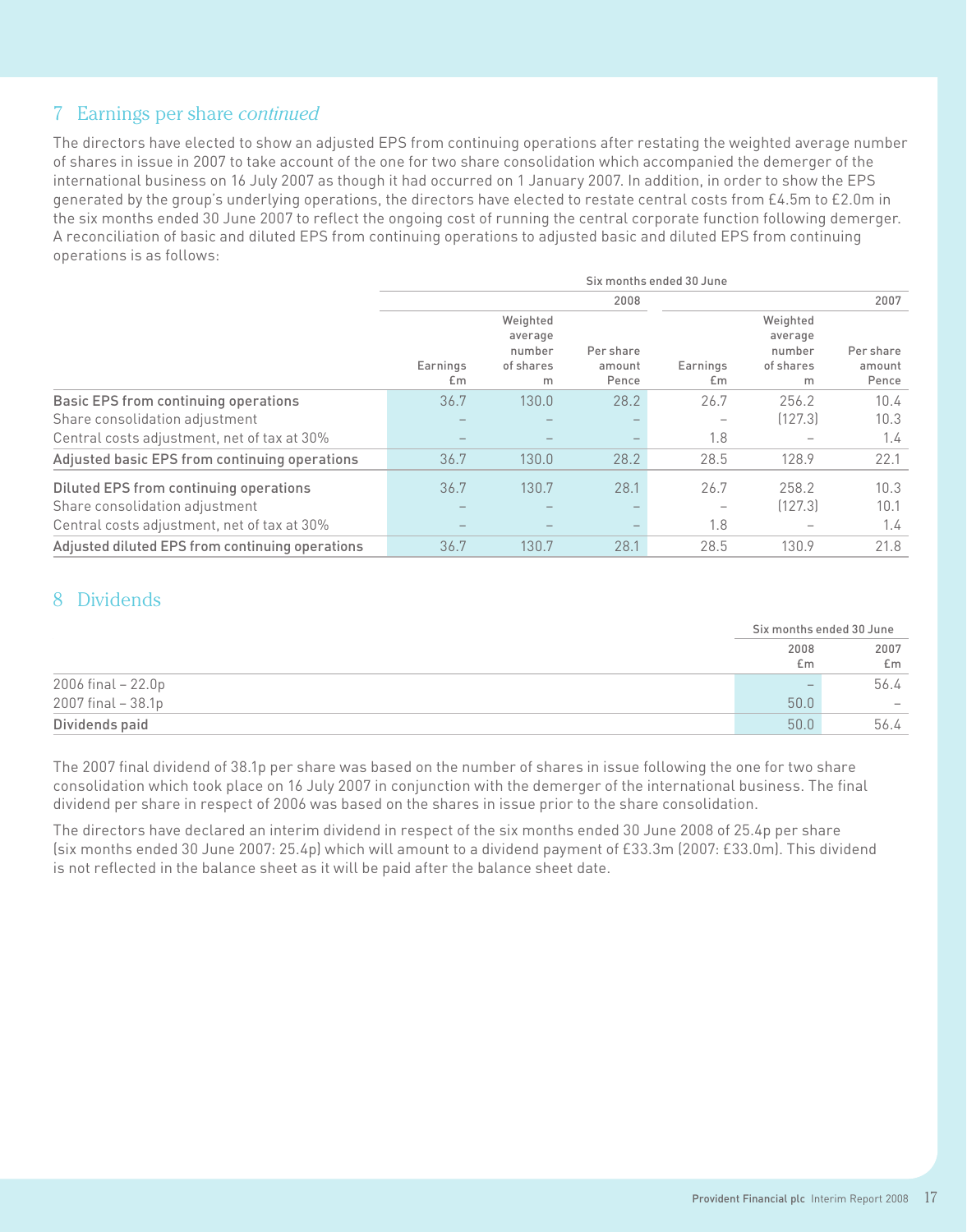#### 9 Amounts receivable from customers

|                                         | 30 June<br>2008          | 31 December<br>2007 | 30 June<br>2007 |
|-----------------------------------------|--------------------------|---------------------|-----------------|
|                                         | £m                       | £m                  | £m              |
| <b>Continuing operations</b>            |                          |                     |                 |
| <b>Consumer Credit Division</b>         | 701.7                    | 749.0               | 623.9           |
| Vanquis Bank                            | 177.5                    | 143.1               | 114.3           |
| Yes Car Credit                          | 16.3                     | 33.3                | 60.8            |
| Total continuing operations             | 895.5                    | 925.4               | 799.0           |
| Discontinued operations - International | $\overline{\phantom{0}}$ | -                   | 355.2           |
| Total group                             | 895.5                    | 925.4               | 1,154.2         |
| Analysed as:                            |                          |                     |                 |
| - due within one year                   | 837.3                    | 853.6               | 1,061.2         |
| - due in more than one year             | 58.2                     | 71.8                | 93.0            |
|                                         | 895.5                    | 925.4               | 1.154.2         |

Of the amounts receivable from customers due within one year, £837.3m (31 December 2007: £853.6m, 30 June 2007: £723.9m) relates to continuing operations and £nil (31 December 2007: £nil, 30 June 2007: £337.3m) relates to discontinued operations. Of the amounts receivable from customers due in more than one year, £58.2m (31 December 2007: £71.8m, 30 June 2007: £75.1m) relates to continuing operations and £nil (31 December 2007: £nil, 30 June 2007: £17.9m) relates to discontinued operations.

The impairment charge in respect of amounts receivable from customers reflected within operating costs can be analysed as follows:

|                                         | Six months ended 30 June     |       |  |
|-----------------------------------------|------------------------------|-------|--|
|                                         | 2008                         | 2007  |  |
|                                         | £m                           | £m    |  |
| Continuing operations                   |                              |       |  |
| <b>Consumer Credit Division</b>         | 121.2                        | 107.4 |  |
| Vanguis Bank                            | 16.5                         | 12.8  |  |
| Yes Car Credit                          | 1.1                          | 5.5   |  |
| Total continuing operations             | 138.8                        | 125.7 |  |
| Discontinued operations - International | $\qquad \qquad \blacksquare$ | 41.8  |  |
| Total group                             | 138.8                        | 167.5 |  |

# 10 Retirement benefit asset

The group operates a number of UK-based pension schemes. The two major defined benefit schemes are the Provident Financial Senior Pension Scheme ('the senior pension scheme') and the Provident Financial Staff Pension Scheme ('the staff pension scheme'). The schemes cover 65% of employees with company-provided pension arrangements and are of the funded, defined benefit type providing retirement benefits based on final salary. Following a full group review of pension scheme arrangements during 2005, from 1 April 2006 members were provided with a choice of paying higher member contributions to continue accruing benefits based on final salary or paying a lower member contribution and accruing benefits based on a percentage of salary which would be revalued each year.

The most recent actuarial valuations of scheme assets and the present value of the defined benefit obligation were carried out as at 1 June 2006 by a qualified independent actuary. The valuation used for the purposes of IAS 19 'Employee benefits' has been based on the results of these valuations which have been updated by the actuary to take account of the requirements of IAS 19 in order to assess the liabilities of the schemes as at the balance sheet date. Scheme assets are stated at fair value as at the balance sheet date.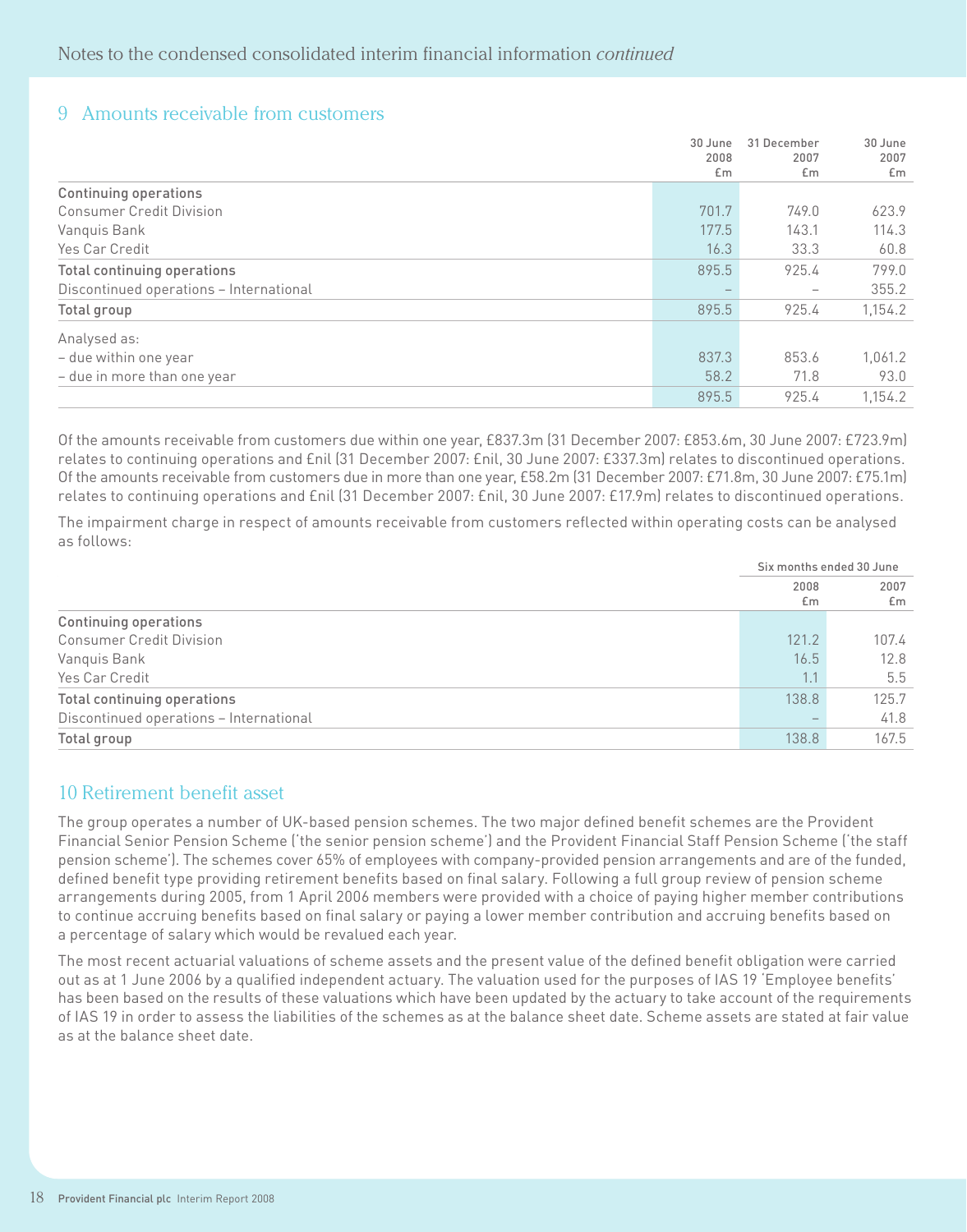# 10 Retirement benefit asset *continued*

The net retirement benefit asset recognised in the balance sheet of the group is as follows:

|                                                              | 30 June<br>2008 | 31 December<br>2007 | 30 June<br>2007 |
|--------------------------------------------------------------|-----------------|---------------------|-----------------|
|                                                              | £m              | £m                  | £m              |
| Fair value of scheme assets                                  | 440.4           | 465.7               | 491.5           |
| Present value of funded defined benefit obligations          | [382.5]         | [404.2]             | [422.9]         |
| Net retirement benefit asset recognised in the balance sheet | 57.9            | 61.5                | 68.6            |

The amounts recognised in the income statement are as follows:

|                                               | Six months ended 30 June |            |  |
|-----------------------------------------------|--------------------------|------------|--|
|                                               | 2008<br>£m               | 2007<br>£m |  |
| Current service cost                          | [2.9]                    | [3.5]      |  |
| Interest cost                                 | (11.5)                   | (11.5)     |  |
| Expected return on scheme assets              | 14.9                     | 14.4       |  |
| Net credit/(charge) before curtailment credit | 0.5                      | [0.6]      |  |
| Curtailment credit                            |                          | 2.9        |  |
| Net credit recognised in the income statement | 0.5                      | 2.3        |  |

The net credit/(charge) before curtailment credit for the six months ended 30 June 2008 has been included within administrative expenses and comprises a credit of £0.5m in respect of continuing operations (six months ended 30 June 2007: charge of £0.5m) and a charge of £nil in respect of discontinued operations (six months ended 30 June 2007: charge of £0.1m).

Following the disposal of the insurance business on 15 June 2007, the relevant employees of the insurance business ceased to be active members of the group's pension schemes. Accordingly their benefits are no longer linked to future salary increases and therefore the projected defined benefit obligation relating to them is less than that anticipated prior to the disposal. The reduction in the projected defined benefit obligation of £2.9m was recognised as a curtailment credit in the consolidated income statement in the six months ended 30 June 2007. This amount has been included within the profit on disposal of the insurance business (see note 6).

Movements in the fair value of scheme assets were as follows:

|                                                           | Six months ended 30 June |            |
|-----------------------------------------------------------|--------------------------|------------|
|                                                           | 2008<br>Em               | 2007<br>£m |
| Fair value of scheme assets at 1 January                  | 465.7                    | 467.9      |
| Expected return on assets                                 | 14.9                     | 14.4       |
| Actuarial (losses)/gains on scheme assets                 | [37.6]                   | 6.5        |
| Section 75 contribution on disposal of insurance business |                          | 3.4        |
| Contributions by the group                                | 2.4                      | 2.6        |
| Contributions paid by scheme participants                 | 1.3                      | 1.6        |
| Net benefits paid out                                     | [6.3]                    | (4.9)      |
| Fair value of scheme assets at 30 June                    | 440.4                    | 491.5      |

The Section 75 contribution on disposal of the insurance business of £3.4m was the statutory pension debt arising as a result of the insurance business ceasing to participate in the group's pension schemes following sale. It was calculated in accordance with Section 75 of the Pensions Act 1995.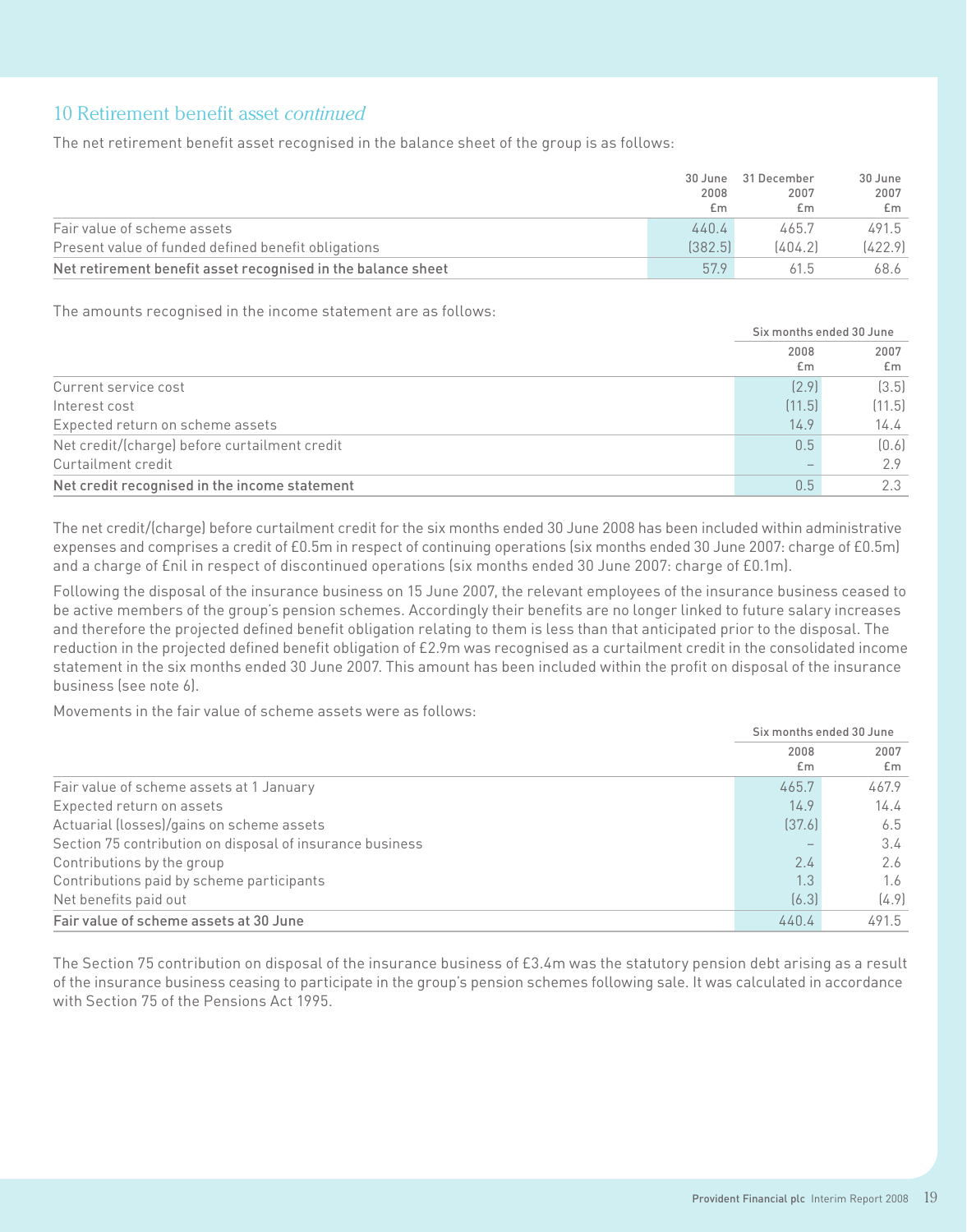# 10 Retirement benefit asset *continued*

Movements in the present value of the defined benefit obligation were as follows:

|                                           | Six months ended 30 June |            |
|-------------------------------------------|--------------------------|------------|
|                                           | 2008<br>£m               | 2007<br>£m |
| Defined benefit obligation at 1 January   | [404.2]                  | (459.0)    |
| Current service cost                      | [2.9]                    | [3.5]      |
| Interest cost                             | (11.5)                   | (11.5)     |
| Curtailment credit                        |                          | 2.9        |
| Contributions paid by scheme participants | (1.3)                    | (1.6)      |
| Actuarial gains on scheme liabilities     | 31.1                     | 44.9       |
| Net benefits paid out                     | 6.3                      | 4.9        |
| Defined benefit obligation at 30 June     | [382.5]                  | [422.9]    |

The principal actuarial assumptions used at the balance sheet date were as follows:

|                                          | 2008<br>$\frac{0}{0}$ | 30 June 31 December<br>2007<br>$\%$ | 30 June<br>2007<br>$\frac{0}{0}$ |
|------------------------------------------|-----------------------|-------------------------------------|----------------------------------|
|                                          |                       |                                     |                                  |
|                                          |                       |                                     |                                  |
| Price inflation                          | 4.00                  | 3.40                                | 3.40                             |
| Rate of increase in pensionable salaries | 5.57                  | 4.97                                | 4.90                             |
| Rate of increase to pensions in payment  | 4.00                  | 3.40                                | 3.30                             |
| Discount rate                            | 6.40                  | 5.70                                | 5.70                             |

The mortality assumptions used in the valuation of the defined benefit pension schemes are based on the mortality experience of insured pension schemes and allow for future improvements in life expectancy. The group continues to use the PA92 series of standard tables combined with the medium cohort improvement factors for projecting mortality. In more simple terms, for members of the staff scheme it is assumed that members who retire in the future at age 65 will live on average for a further 21 years if they are male and for a further 24 years if they are female. For members of the senior scheme it is assumed that members who retire in the future at age 60 will live on average for a further 29 years if they are male and for a further 32 years if they are female. If assumed life expectancies had been one year greater for both schemes, the net retirement benefit asset would have reduced by approximately £17m (31 December 2007: £18m, 30 June 2007: £18m).

An analysis of amounts recognised in the consolidated statement of recognised income and expense (SORIE) is as follows:

|                                                         | Six months ended 30 June |            |
|---------------------------------------------------------|--------------------------|------------|
|                                                         | 2008<br>£m               | 2007<br>£m |
| Actuarial (losses)/gains on scheme assets               | [37.6]                   | 6.5        |
| Actuarial gains on scheme liabilities                   | 311                      | 44.9       |
| Total (loss)/gain recognised in the SORIE in the period | [6.5]                    | 51.4       |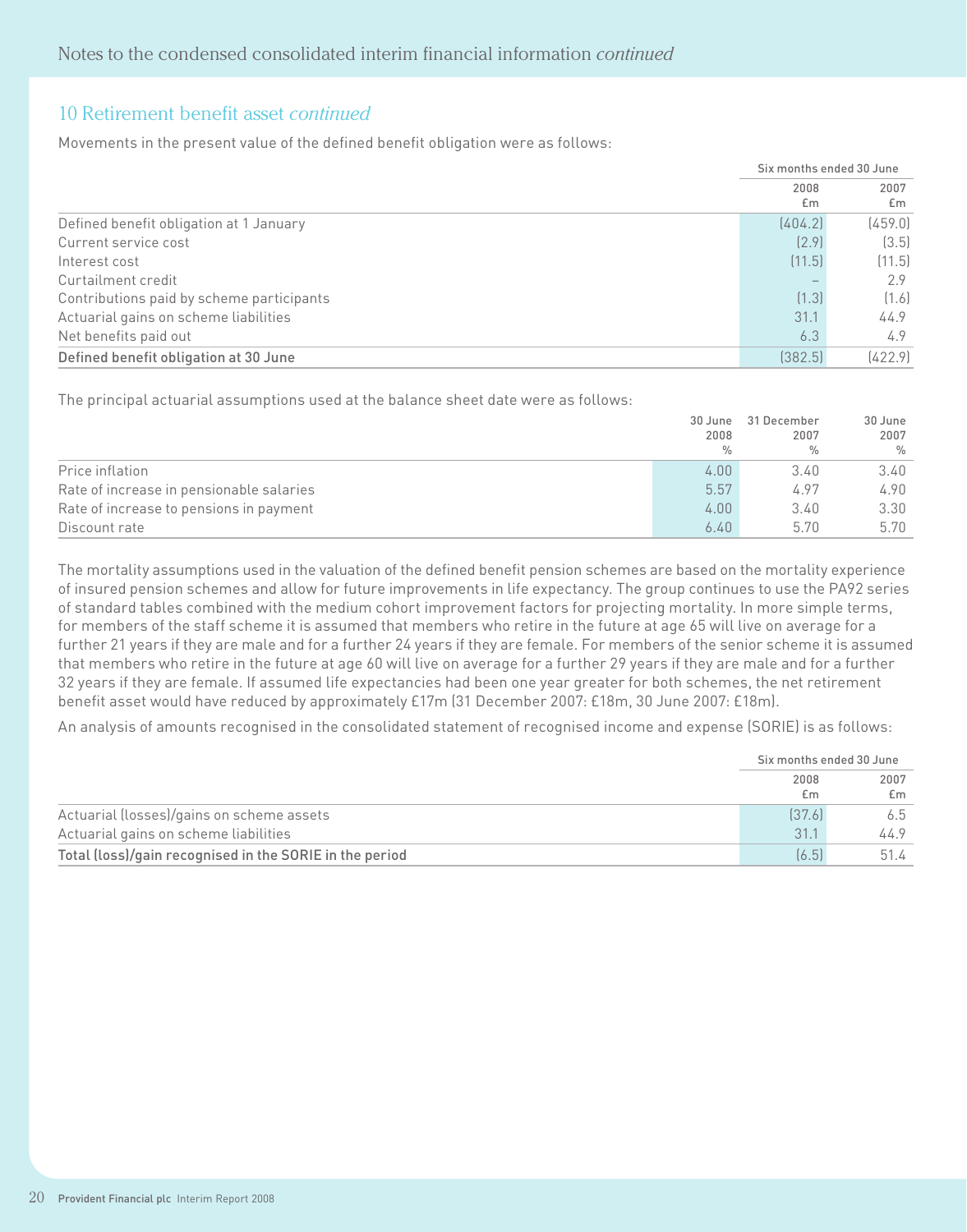# 11 Consolidated statement of changes in shareholders' equity

|                                                                               | Called-up<br>share<br>capital<br>£m | Share<br>premium<br>account<br>£m | Other<br>reserves<br>£m  | Retained<br>earnings<br>£m | Total<br>£m              |
|-------------------------------------------------------------------------------|-------------------------------------|-----------------------------------|--------------------------|----------------------------|--------------------------|
| Balance at 1 January 2007                                                     | 26.5                                | 110.8                             | 5.7                      | 211.0                      | 354.0                    |
| Cash flow hedges:                                                             |                                     |                                   |                          |                            |                          |
| - net fair value gains                                                        |                                     |                                   | 1.9                      |                            | 1.9                      |
| - recycled and reported in profit for the period                              |                                     |                                   | 2.8                      | L.                         | 2.8                      |
| Actuarial gains on retirement benefit asset                                   |                                     |                                   | $\equiv$                 | 51.4                       | 51.4                     |
| Tax charge on items taken directly to equity                                  |                                     |                                   | (1.4)                    | (15.4)                     | (16.8)                   |
| Net income recognised directly in equity                                      | $\overline{a}$                      | L.                                | 3.3                      | 36.0                       | 39.3                     |
| Profit for the period                                                         | ÷                                   | Ξ                                 | $\overline{\phantom{a}}$ | 104.7                      | 104.7                    |
| Total recognised income for the period                                        | $\qquad \qquad -$                   | $\qquad \qquad -$                 | 3.3                      | 140.7                      | 144.0                    |
| Issue of share capital                                                        | 0.2                                 | 6.8                               |                          |                            | 7.0                      |
| Treasury shares adjustment - vesting of shares                                | $\overline{\phantom{0}}$            | L.                                | 0.4                      |                            | 0.4                      |
| Share-based payment adjustments:                                              |                                     |                                   |                          |                            |                          |
| - share-based payment charge                                                  |                                     |                                   | 1.8                      |                            | 1.8                      |
| - transfer of share-based payment reserve                                     |                                     |                                   | [0.8]                    | 0.8                        |                          |
| Dividends                                                                     |                                     | $\equiv$                          | $\equiv$                 | [56.4]                     | [56.4]                   |
| Balance at 30 June 2007                                                       | 26.7                                | 117.6                             | 10.4                     | 296.1                      | 450.8                    |
| Balance at 1 July 2007                                                        | 26.7                                | 117.6                             | 10.4                     | 296.1                      | 450.8                    |
| Cash flow hedges - net fair value losses                                      |                                     | $\overline{a}$                    | (0.2)                    | $\overline{a}$             | (0.2)                    |
| Actuarial losses on retirement benefit asset                                  |                                     |                                   | Ĭ.                       | (5.1)                      | (5.1)                    |
| Tax credit on items taken directly to equity                                  |                                     |                                   | 0.1                      | 1.5                        | 1.6                      |
| Impact of change in UK tax rate                                               |                                     | $\overline{\phantom{0}}$          | $\overline{a}$           | 0.8                        | 0.8                      |
| Net expense recognised directly in equity                                     | L.                                  | $\overline{\phantom{0}}$          | (0.1)                    | (2.8)                      | (2.9)                    |
| Profit for the period                                                         | $\equiv$                            | $\equiv$                          | $\overline{\phantom{a}}$ | 33.7                       | 33.7                     |
| Total recognised (expense)/income for the period                              | $\equiv$                            | $\overline{a}$                    | (0.1)                    | 30.9                       | 30.8                     |
| Issue of share capital                                                        | 0.5                                 | 15.1                              | $\overline{a}$           | L.                         | 15.6                     |
| Treasury shares adjustments:                                                  |                                     |                                   |                          |                            |                          |
| - purchases of shares                                                         |                                     |                                   | [6.5]                    | $\qquad \qquad -$          | (6.5)                    |
| - vesting of shares                                                           |                                     |                                   | 1.7                      |                            | 1.7                      |
| - transfer of treasury shares reserve                                         |                                     |                                   | 2.6                      | (2.6)                      |                          |
| Share-based payment adjustments:                                              |                                     |                                   |                          |                            |                          |
| - share-based payment charge                                                  |                                     |                                   | 7.0                      | $\overline{\phantom{0}}$   | 7.0                      |
| - cash settlement in respect of share-based payments                          |                                     |                                   | [3.8]                    | $\overline{\phantom{0}}$   | (3.8)                    |
| - transfer of share-based payment reserve                                     |                                     | $\overline{a}$                    | (4.9)                    | 4.9                        | $\overline{\phantom{a}}$ |
| - deferred tax on share-based payment reserve transfer                        |                                     | $\overline{a}$                    | $\equiv$                 | [0.8]                      | [0.8]                    |
| Dividends                                                                     |                                     |                                   | L.                       | (33.0)                     | (33.0)                   |
| Demerger of international business - dividend in specie                       |                                     |                                   | ÷                        | (165.9)                    | (165.9)                  |
| Transfer of foreign exchange reserve on demerger<br>of international business |                                     |                                   | (6.3)                    | 6.3                        |                          |
| Balance at 31 December 2007                                                   | 27.2                                | 132.7                             | 0.1                      | 135.9                      | 295.9                    |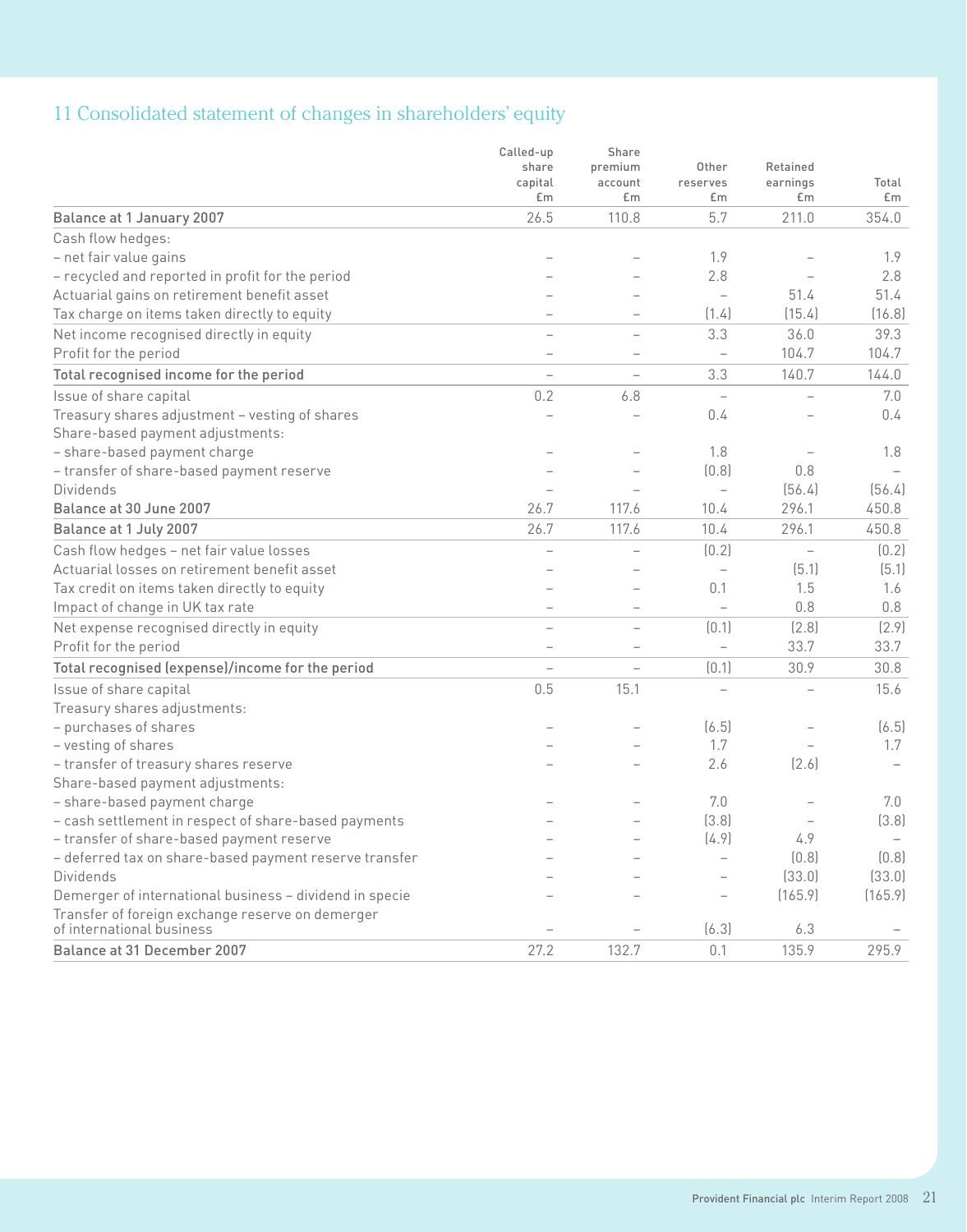|                                                             | Called-up<br>share<br>capital<br>£m | Share<br>premium<br>account<br>£m | Other<br>reserves<br>£m  | Retained<br>earnings<br>£m | Total<br>£m |
|-------------------------------------------------------------|-------------------------------------|-----------------------------------|--------------------------|----------------------------|-------------|
| Balance at 1 January 2008                                   | 27.2                                | 132.7                             | 0.1                      | 135.9                      | 295.9       |
| Cash flow hedges - net fair value gains                     |                                     |                                   | 11.2                     |                            | 11.2        |
| Actuarial losses on retirement benefit asset                |                                     |                                   | $\overline{\phantom{m}}$ | (6.5)                      | (6.5)       |
| Tax (charge)/credit on items taken directly to equity       |                                     |                                   | (3.1)                    | 1.8                        | (1.3)       |
| Net income/(expense) recognised directly in equity          |                                     |                                   | 8.1                      | [4.7]                      | 3.4         |
| Profit for the period                                       |                                     |                                   | $\qquad \qquad -$        | 36.7                       | 36.7        |
| Total recognised income for the period                      | -                                   |                                   | 8.1                      | 32.0                       | 40.1        |
| Issue of share capital                                      |                                     | 0.3                               |                          |                            | 0.3         |
| Treasury shares adjustment - purchases of own shares        |                                     |                                   | [8.7]                    | $\overline{\phantom{0}}$   | [8.7]       |
| Share-based payment adjustment - share-based payment charge |                                     |                                   | 2.7                      | $\overline{\phantom{0}}$   | 2.7         |
| Dividends                                                   |                                     |                                   | $\overline{\phantom{m}}$ | (50.0)                     | (50.0)      |
| Balance at 30 June 2008                                     | 27.2                                | 133.0                             | 2.2                      | 117.9                      | 280.3       |

# 11 Consolidated statement of changes in shareholders' equity *continued*

# 12 Seasonality

The group's peak period of lending to customers is in the lead up to the Easter holidays in the first half of each financial year and then more significantly in the lead up to Christmas in the second half of the financial year. Accordingly, in 2007 approximately 60% of Home Credit loans issued by the Consumer Credit Division were made in the second half of the financial year and the group's peak borrowing requirement arose in December. In addition, the group's accounting policies relating to revenue and impairment are an important influence on the recognition of the group's profit between the first and second halves of the financial year. The interest income earned from loans and receivables is spread on an effective yield basis over the contractual term of the group's loans and receivables resulting in revenue being split broadly evenly between the first and second halves of the financial year, notwithstanding that the larger proportion of credit is issued in the second half of the financial year. The accounting policy relating to the impairment of customer receivables requires impairments to be made only when there is objective evidence of impairment of a customer balance, such as a missed payment. This results in the group's largest impairment charges arising early in each financial year when customers default on loans they received in the lead up to Christmas. Accordingly, the impairment charge is typically higher in the first half of the financial year. In 2007, the first half impairment charge in the Consumer Credit Division represented approximately 60% of the full year impairment charge.

The analysis set out above relates to the Consumer Credit Division only. Vanquis Bank is still in a rapid growth phase and at this stage of its development the influence of its rapid growth has a much more significant influence on the profits reported by the business during the financial year than the underlying seasonality.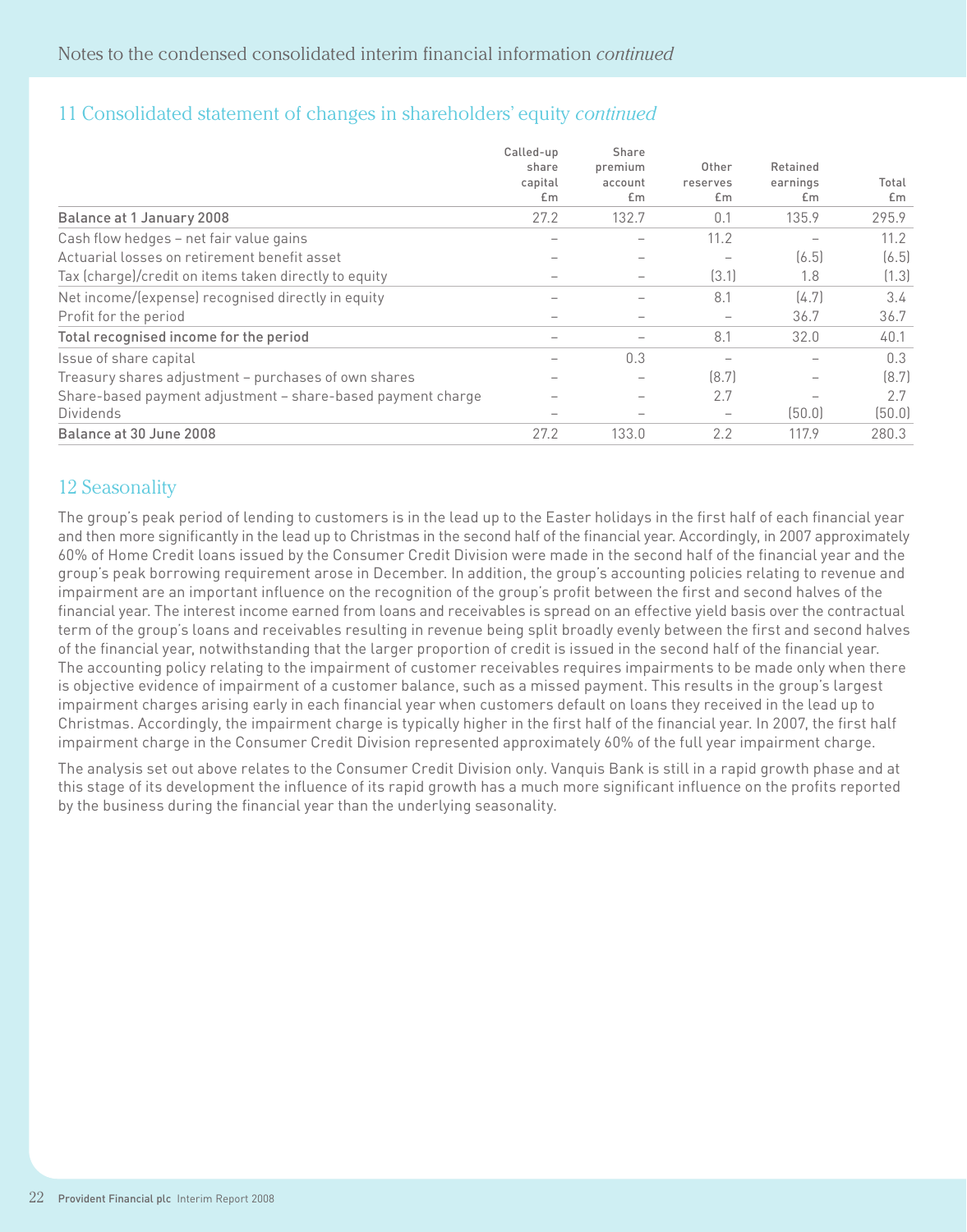# Statement of directors' responsibilities

The directors confirm that the condensed consolidated interim financial information has been prepared in accordance with IAS 34 as adopted by the European Union, and that the interim management report includes a fair review of the information required by DTR 4.2.7 and DTR 4.2.8, namely:

- an indication of important events that have occurred during the first six months of the financial year and their impact on the condensed consolidated financial information, and a description of the principal risks and uncertainties for the remaining six months of the financial year; and
- material related party transactions that have occurred in the first six months of the financial year and any material changes in the related party transactions described in the last annual report and financial statements.

The directors of Provident Financial plc are listed in the 2007 Annual Report and Financial Statements. There have been no changes in directors during the six months ended 30 June 2008.

By order of the board

Peter Crook Andrew Fisher

Chief Executive Finance Director

30 July 2008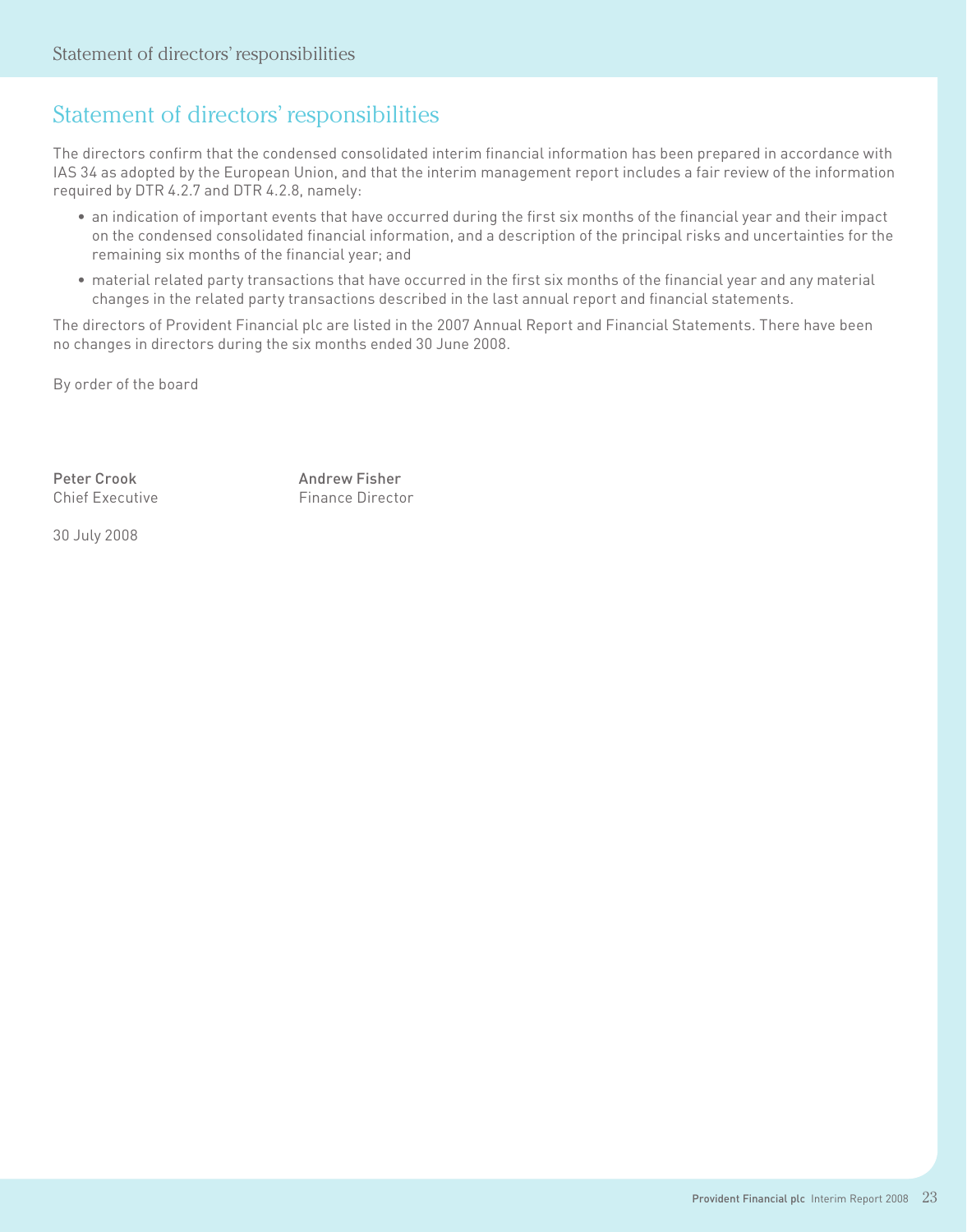# Independent review report to Provident Financial plc

#### Introduction

We have been engaged by the company to review the condensed consolidated interim financial information in the interim report for the six months ended 30 June 2008, which comprises the consolidated income statement, the consolidated statement of recognised income and expense, the consolidated balance sheet, the consolidated cash flow statement and related notes. We have read the other information contained in the interim report and considered whether it contains any apparent misstatements or material inconsistencies with the information in the condensed consolidated interim financial information.

#### Directors' responsibilities

The interim report is the responsibility of, and has been approved by, the directors. The directors are responsible for preparing the interim report in accordance with the Disclosure and Transparency Rules of the United Kingdom's Financial Services Authority.

As disclosed in note 2, the annual financial statements of the group are prepared in accordance with IFRSs as adopted by the European Union. The condensed consolidated interim financial information included in this interim report has been prepared in accordance with International Accounting Standard 34, 'Interim Financial Reporting', as adopted by the European Union.

#### Our responsibility

Our responsibility is to express to the company a conclusion on the condensed consolidated interim financial information in the interim report based on our review. This report, including the conclusion, has been prepared for and only for the company for the purpose of the Disclosure and Transparency Rules of the Financial Services Authority and for no other purpose. We do not, in producing this report, accept or assume responsibility for any other purpose or to any other person to whom this report is shown or into whose hands it may come save where expressly agreed by our prior consent in writing.

#### Scope of review

We conducted our review in accordance with International Standard on Review Engagements (UK and Ireland) 2410, 'Review of Interim Financial Information Performed by the Independent Auditor of the Entity' issued by the Auditing Practices Board for use in the United Kingdom. A review of interim financial information consists of making enquiries, primarily of persons responsible for financial and accounting matters, and applying analytical and other review procedures. A review is substantially less in scope than an audit conducted in accordance with International Standards on Auditing (UK and Ireland) and consequently does not enable us to obtain assurance that we would become aware of all significant matters that might be identified in an audit. Accordingly, we do not express an audit opinion.

#### Conclusion

Based on our review, nothing has come to our attention that causes us to believe that the condensed consolidated interim financial information in the interim report for the six months ended 30 June 2008 is not prepared, in all material respects, in accordance with International Accounting Standard 34 as adopted by the European Union and the Disclosure and Transparency Rules of the United Kingdom's Financial Services Authority.

#### PricewaterhouseCoopers LLP Chartered Accountants Leeds

30 July 2008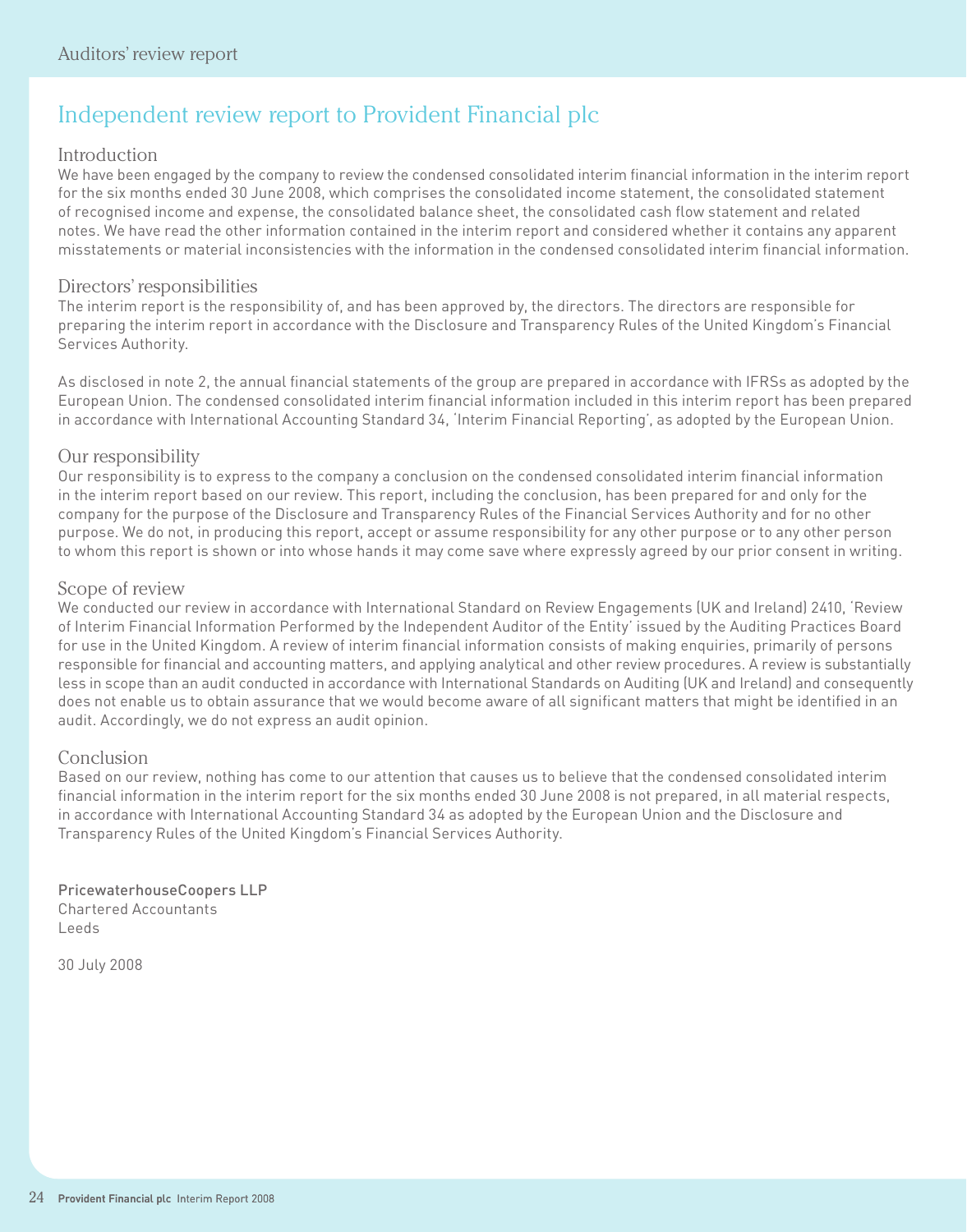# Information for shareholders

- 1 The shares will be marked ex-dividend on 5 November 2008.
- 2 The interim dividend will be paid on 28 November 2008 to shareholders on the register at the close of business on 7 November 2008. Dividend warrants/vouchers will be posted on 26 November 2008.

#### **Directors**

| John van Kuffeler   | Non-executive Chairman                   |
|---------------------|------------------------------------------|
|                     | and Chairman of the Nomination Committee |
| EXECUTIVE DIRECTORS |                                          |

| $\Box$ AT UU LIVI TIINI UTUUN.<br>Peter Crook | <b>Chief Executive</b><br>and Chairman of the Executive Committee                       |
|-----------------------------------------------|-----------------------------------------------------------------------------------------|
| Andrew Fisher                                 | Finance Director                                                                        |
| <b>Chris Gillespie</b>                        | Managing Director, Consumer Credit Division                                             |
| NON-EXECUTIVE DIRECTORS<br>John Maxwell       | Senior independent non-executive director<br>and Chairman of the Remuneration Committee |
| Robert Hough                                  | Independent non-executive director                                                      |

- and Chairman of the Risk Advisory Committee
- Manjit Wolstenholme Independent non-executive director and Chair of the Audit Committee

#### GENERAL COUNSEL AND COMPANY SECRETARY

Ken Mullen

# Company details

Registered office and contact details:

Provident Financial plc Colonnade Sunbridge Road Bradford BD1 2LQ

telephone: +44 (0)1274 731111 fax: +44 (0)1274 727300 email: enquiries@providentfinancial.com website: www.providentfinancial.com

#### COMPANY NUMBER

668987